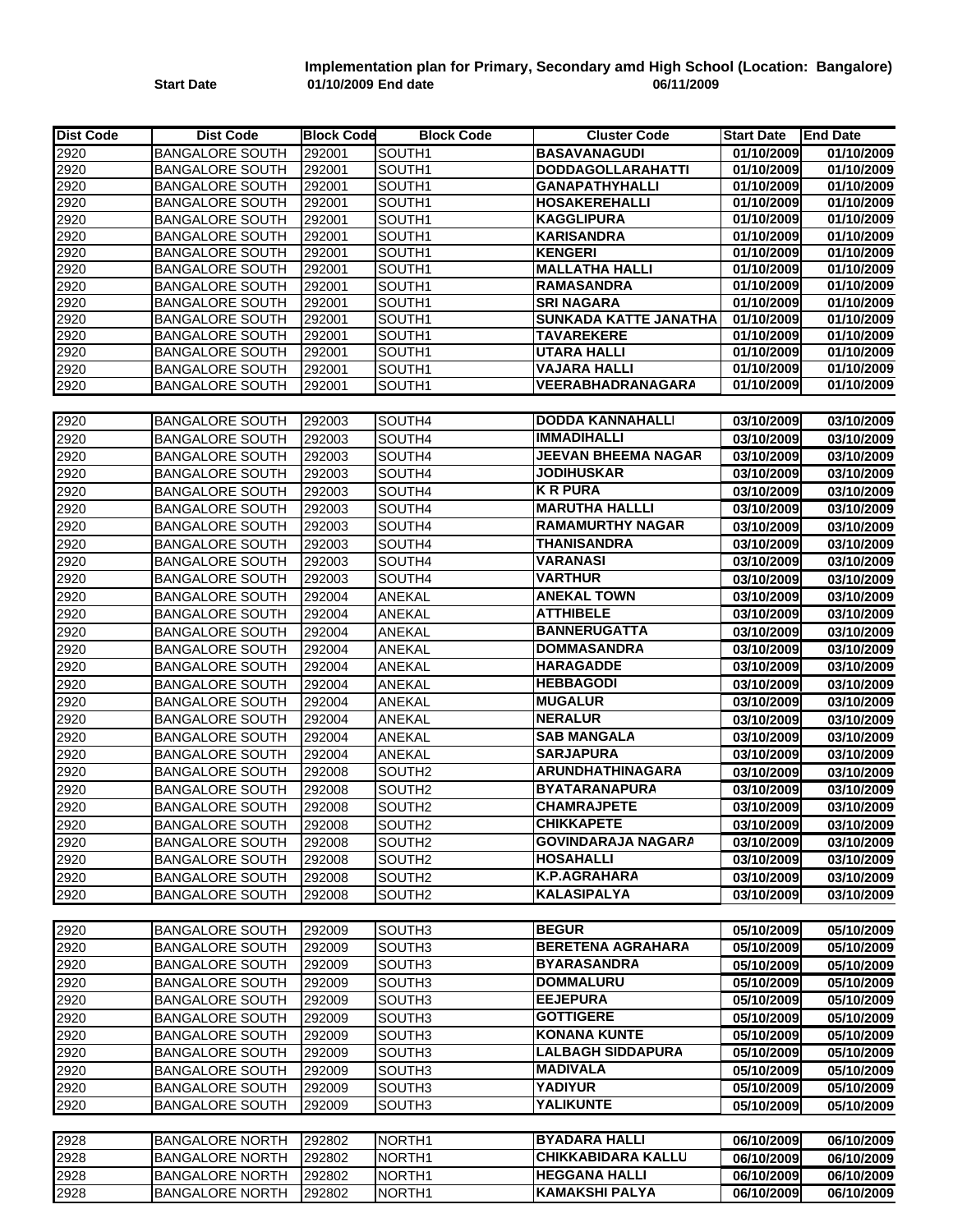| 2928 | <b>BANGALORE NORTH</b> | 292802 | NORTH <sub>1</sub> | <b>KRISHNANANDA NAGAR</b>                             | 06/10/2009               | 06/10/2009               |
|------|------------------------|--------|--------------------|-------------------------------------------------------|--------------------------|--------------------------|
| 2928 | <b>BANGALORE NORTH</b> | 292802 | NORTH <sub>1</sub> | <b>KURUBARA HALLI</b>                                 | 06/10/2009               | 06/10/2009               |
| 2928 | <b>BANGALORE NORTH</b> | 292802 | NORTH <sub>1</sub> | <b>LAGGERE</b>                                        | 06/10/2009               | 06/10/2009               |
| 2928 | <b>BANGALORE NORTH</b> | 292802 | NORTH <sub>1</sub> | <b>MACHO HALLI</b>                                    | 06/10/2009               | 06/10/2009               |
| 2928 | <b>BANGALORE NORTH</b> | 292802 | NORTH1             | MADANAYAKANAHALL                                      | 06/10/2009               | 06/10/2009               |
| 2928 | <b>BANGALORE NORTH</b> | 292802 | NORTH <sub>1</sub> | <b>MALLASANDRA</b>                                    | 06/10/2009               | 06/10/2009               |
| 2928 | <b>BANGALORE NORTH</b> | 292802 | NORTH <sub>1</sub> | <b>PEENYA</b>                                         | 06/10/2009               | 06/10/2009               |
| 2928 | <b>BANGALORE NORTH</b> | 292802 | NORTH <sub>1</sub> | <b>RAJAJINAGARA</b>                                   | 06/10/2009               | 06/10/2009               |
| 2928 | <b>BANGALORE NORTH</b> | 292802 | NORTH <sub>1</sub> | <b>SHIVA NAGAR</b>                                    | 06/10/2009               | 06/10/2009               |
| 2928 | <b>BANGALORE NORTH</b> | 292802 | NORTH <sub>1</sub> | <b>SONDEKOPPA</b>                                     | 06/10/2009               | 06/10/2009               |
| 2928 | <b>BANGALORE NORTH</b> | 292802 | NORTH <sub>1</sub> | <b>SREE GANDHA KAVAL</b>                              | 06/10/2009               | 06/10/2009               |
| 2928 | <b>BANGALORE NORTH</b> | 292802 | NORTH <sub>1</sub> | <b>ULLAU NEW TOWN</b>                                 | 06/10/2009               | 06/10/2009               |
|      |                        |        |                    |                                                       |                          |                          |
| 2928 |                        |        |                    | <b>HEBBALA</b>                                        | 07/10/2009               | 07/10/2009               |
|      | <b>BANGALORE NORTH</b> | 292805 | NORTH <sub>2</sub> | JALLAHALLI                                            |                          |                          |
| 2928 | <b>BANGALORE NORTH</b> | 292805 | NORTH <sub>2</sub> | <b>MALLESHWARAM</b>                                   | 07/10/2009               | 07/10/2009               |
| 2928 | <b>BANGALORE NORTH</b> | 292805 | NORTH <sub>2</sub> |                                                       | 07/10/2009               | 07/10/2009               |
| 2928 | <b>BANGALORE NORTH</b> | 292805 | NORTH <sub>2</sub> | <b>PALACE GUTTAHALLI</b>                              | 07/10/2009               | 07/10/2009               |
| 2928 | <b>BANGALORE NORTH</b> | 292805 | NORTH <sub>2</sub> | <b>PRAKASHNAGAR</b>                                   | 07/10/2009               | 07/10/2009               |
| 2928 | <b>BANGALORE NORTH</b> | 292805 | NORTH <sub>2</sub> | <b>SHESHADRIPURAM</b>                                 | 07/10/2009               | 07/10/2009               |
| 2928 | <b>BANGALORE NORTH</b> | 292805 | NORTH <sub>2</sub> | <b>SRI RAMPURAM</b>                                   | 07/10/2009               | 07/10/2009               |
| 2928 | <b>BANGALORE NORTH</b> | 292805 | NORTH <sub>2</sub> | <b>YESHWANTHPUR</b>                                   | 07/10/2009               | 07/10/2009               |
|      |                        |        |                    |                                                       |                          |                          |
| 2928 | <b>BANGALORE NORTH</b> | 292806 | NORTH <sub>3</sub> | <b>BANASWADI</b>                                      | 08/10/2009               | 08/10/2009               |
| 2928 | <b>BANGALORE NORTH</b> | 292806 | NORTH <sub>3</sub> | <b>D.J.HALLI</b>                                      | 08/10/2009               | 08/10/2009               |
| 2928 | <b>BANGALORE NORTH</b> | 292806 | NORTH <sub>3</sub> | <b>FRAZER TOWN</b>                                    | 08/10/2009               | 08/10/2009               |
| 2928 | <b>BANGALORE NORTH</b> | 292806 | NORTH <sub>3</sub> | <b>J.C NAGAR</b>                                      | 08/10/2009               | 08/10/2009               |
| 2928 | <b>BANGALORE NORTH</b> | 292806 | NORTH <sub>3</sub> | <b>K.B.SANDRA</b>                                     | 08/10/2009               | 08/10/2009               |
| 2928 | <b>BANGALORE NORTH</b> | 292806 | NORTH <sub>3</sub> | <b>OPH ROAD</b>                                       | 08/10/2009               | 08/10/2009               |
| 2928 | <b>BANGALORE NORTH</b> | 292806 | NORTH <sub>3</sub> | <b>POTRY TOWN</b>                                     | 08/10/2009               | 08/10/2009               |
| 2928 | <b>BANGALORE NORTH</b> | 292806 | NORTH <sub>3</sub> | VASANTHNAGAR                                          | 08/10/2009               | 08/10/2009               |
|      |                        |        |                    |                                                       |                          |                          |
| 2928 | <b>BANGALORE NORTH</b> | 292807 | NORTH <sub>4</sub> | <b>ABBIGERIE</b>                                      | 09/10/2009               | 09/10/2009               |
|      | <b>BANGALORE NORTH</b> | 292807 | NORTH4             | <b>AGGARAHARA LAYOUT</b>                              |                          |                          |
| 2928 |                        |        |                    | <b>BYATARANPURA</b>                                   | 09/10/2009               | 09/10/2009               |
| 2928 | <b>BANGALORE NORTH</b> | 292807 | NORTH4             | <b>DOODDA BYALAKERE</b>                               | 09/10/2009               | 09/10/2009               |
| 2928 | <b>BANGALORE NORTH</b> | 292807 | NORTH <sub>4</sub> |                                                       | 09/10/2009               | 09/10/2009               |
| 2928 | <b>BANGALORE NORTH</b> | 292807 | NORTH4             | <b>HESARGATTA</b>                                     | 09/10/2009               | 09/10/2009               |
| 2928 | <b>BANGALORE NORTH</b> | 292807 | NORTH <sub>4</sub> | <b>KAKOLU</b>                                         | 09/10/2009               | 09/10/2009               |
| 2928 | <b>BANGALORE NORTH</b> | 292807 | NORTH <sub>4</sub> | <b>KODIGEHALLI</b>                                    | 09/10/2009               | 09/10/2009               |
| 2928 | <b>BANGALORE NORTH</b> | 292807 | NORTH4             | <b>T.DASARAHALLI</b>                                  | 09/10/2009               | 09/10/2009               |
| 2928 | <b>BANGALORE NORTH</b> | 292807 | NORTH4             | YELAHANKA NEW TOWN                                    | 09/10/2009               | 09/10/2009               |
| 2928 | <b>BANGALORE NORTH</b> | 292807 | NORTH4             | YELAHANKA OLD TOWN                                    | 09/10/2009               | 09/10/2009               |
|      |                        |        |                    |                                                       |                          |                          |
| 2921 | <b>BANGALORE RURAL</b> | 292101 | NELAMANGALA        | <b>BASAVANAHALLI</b>                                  | 10/10/2009               | 10/10/2009               |
| 2921 | <b>BANGALORE RURAL</b> | 292101 | NELAMANGALA        | <b>NARASIPURA</b>                                     | 10/10/2009               | 10/10/2009               |
| 2921 | <b>BANGALORE RURAL</b> | 292101 | NELAMANGALA        | <b>NELAMANGALA TOWN</b>                               | 10/10/2009               | 10/10/2009               |
| 2921 | <b>BANGALORE RURAL</b> | 292101 | NELAMANGALA        | <b>SHIVAGANGE</b>                                     | 10/10/2009               | 10/10/2009               |
| 2921 | <b>BANGALORE RURAL</b> | 292101 | NELAMANGALA        | <b>SOMPURA</b>                                        | 10/10/2009               | 10/10/2009               |
| 2921 | <b>BANGALORE RURAL</b> | 292101 | NELAMANGALA        | <b>T. BEGURU</b>                                      | 10/10/2009               | 10/10/2009               |
| 2921 | <b>BANGALORE RURAL</b> | 292101 | NELAMANGALA        | THYAMAGONDLU                                          | 10/10/2009               | 10/10/2009               |
| 2921 | <b>BANGALORE RURAL</b> | 292102 | DODDABALLAPURA     | <b>BASHETTIHALLI</b>                                  | 10/10/2009               | 10/10/2009               |
| 2921 | <b>BANGALORE RURAL</b> | 292102 | DODDABALLAPURA     | <b>DARGAJOGIHALLI</b>                                 | 10/10/2009               | 10/10/2009               |
| 2921 | <b>BANGALORE RURAL</b> | 292102 | DODDABALLAPURA     | <b>DODDA BELAVANGALA</b>                              | 10/10/2009               | 10/10/2009               |
| 2921 | <b>BANGALORE RURAL</b> | 292102 | DODDABALLAPURA     | <b>HADONAHALLI</b>                                    | 10/10/2009               | 10/10/2009               |
| 2921 | <b>BANGALORE RURAL</b> | 292102 | DODDABALLAPURA     | <b>KANASAVADI</b>                                     | 10/10/2009               | 10/10/2009               |
|      |                        |        |                    |                                                       |                          |                          |
| 2921 | <b>BANGALORE RURAL</b> | 292102 | DODDABALLAPURA     | <b>MADHURE KODIHALLI</b><br><b>SAKKARE GOLLAHALLI</b> | 10/10/2009<br>10/10/2009 | 10/10/2009<br>10/10/2009 |
| 2921 | <b>BANGALORE RURAL</b> | 292102 | DODDABALLAPURA     |                                                       |                          |                          |
| 2921 | <b>BANGALORE RURAL</b> | 292102 | DODDABALLAPURA     | <b>THIPPURU</b>                                       | 10/10/2009               | 10/10/2009               |
| 2921 | <b>BANGALORE RURAL</b> | 292103 | DEVANAHALLI        | <b>CHANNAHALLI</b>                                    | 10/10/2009               | 10/10/2009               |
| 2921 | <b>BANGALORE RURAL</b> | 292103 | DEVANAHALLI        | <b>CHANNARAYAPATNA</b>                                | 10/10/2009               | 10/10/2009               |
| 2921 | <b>BANGALORE RURAL</b> | 292103 | DEVANAHALLI        | <b>DEVANAHALLI TOWN]</b>                              | 10/10/2009               | 10/10/2009               |
| 2921 | <b>BANGALORE RURAL</b> | 292103 | DEVANAHALLI        | <b>NALLURU</b>                                        | 10/10/2009               | 10/10/2009               |
| 2921 | <b>BANGALORE RURAL</b> | 292103 | DEVANAHALLI        | <b>VENKATAGIRIKOTE</b>                                | 10/10/2009               | 10/10/2009               |
| 2921 | <b>BANGALORE RURAL</b> | 292103 | DEVANAHALLI        | <b>VIJAYPAURA</b>                                     | 10/10/2009               | 10/10/2009               |
| 2921 | <b>BANGALORE RURAL</b> | 292104 | <b>HOSAKOTE</b>    | <b>HOSAKOTE TOWN</b>                                  | 10/10/2009               | 10/10/2009               |
| 2921 | <b>BANGALORE RURAL</b> | 292104 | <b>HOSAKOTE</b>    | <b>KALKUNTE</b>                                       | 10/10/2009               | 10/10/2009               |
| 2921 | <b>BANGALORE RURAL</b> | 292104 | <b>HOSAKOTE</b>    | <b>NELAVAGILU</b>                                     | 10/10/2009               | 10/10/2009               |
| 2921 | <b>BANGALORE RURAL</b> | 292104 | <b>HOSAKOTE</b>    | <b>SULIBELE</b>                                       | 10/10/2009               | 10/10/2009               |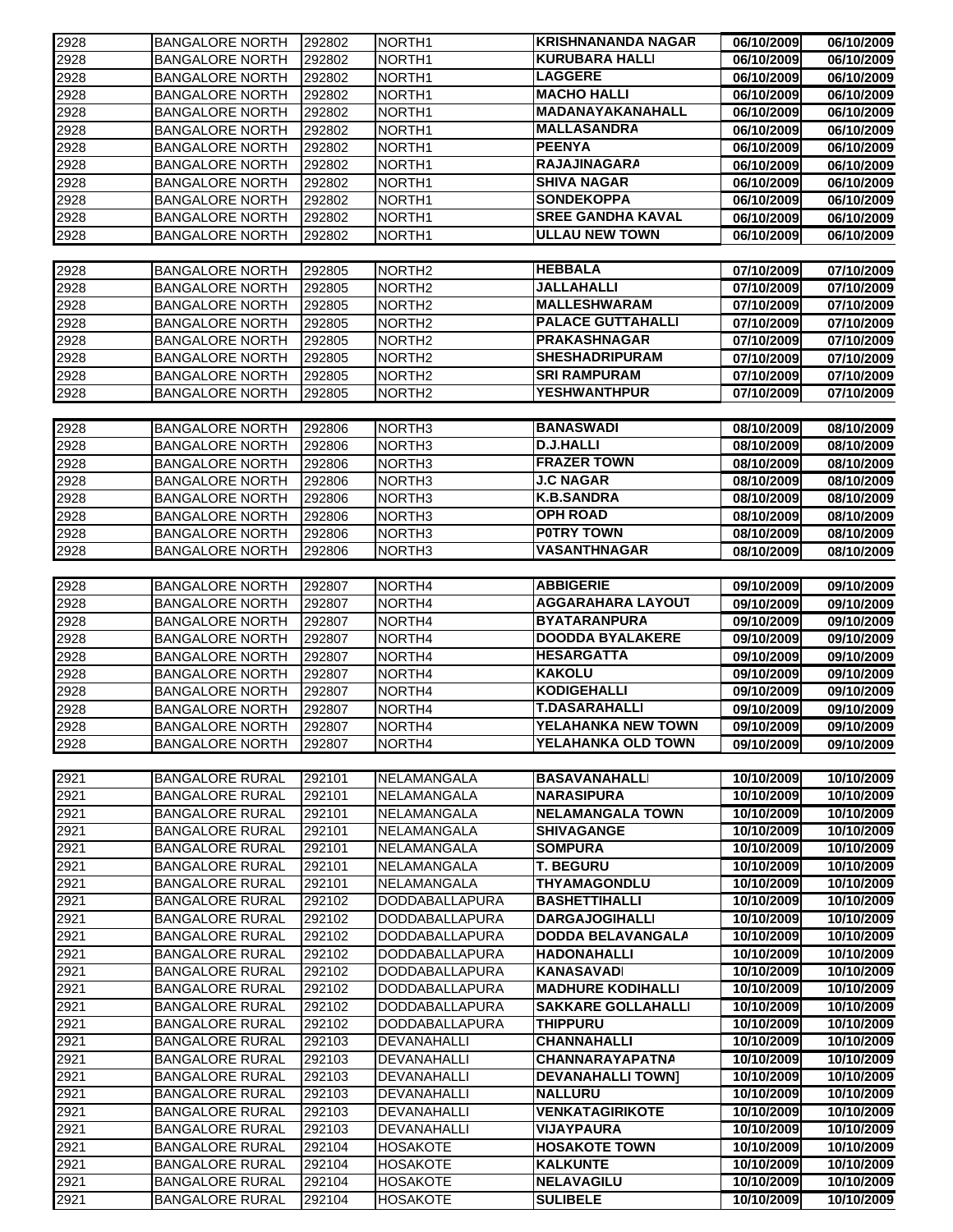| 2932 | RAMANAGARA        | 293205 | MAGADI             | <b>BACHENAHATTI</b>      | 10/10/2009 | 10/10/2009 |
|------|-------------------|--------|--------------------|--------------------------|------------|------------|
| 2932 | <b>RAMANAGARA</b> | 293205 | <b>MAGADI</b>      | <b>BANAVADI</b>          | 10/10/2009 | 10/10/2009 |
| 2932 | <b>RAMANAGARA</b> | 293205 | <b>MAGADI</b>      | <b>BYALAKERE</b>         | 10/10/2009 | 10/10/2009 |
| 2932 | RAMANAGARA        | 293205 | <b>MAGADI</b>      | <b>CHAKRABAVI</b>        | 10/10/2009 | 10/10/2009 |
| 2932 | RAMANAGARA        | 293205 | MAGADI             | <b>HOSAPALYA1</b>        | 10/10/2009 | 10/10/2009 |
| 2932 | RAMANAGARA        | 293205 | <b>MAGADI</b>      | <b>HULIKAL</b>           | 10/10/2009 | 10/10/2009 |
| 2932 | <b>RAMANAGARA</b> | 293205 | <b>MAGADI</b>      | <b>KUDURU</b>            | 10/10/2009 | 10/10/2009 |
| 2932 | <b>RAMANAGARA</b> | 293205 | <b>MAGADI</b>      | <b>MOTAGANAHALLI</b>     | 10/10/2009 | 10/10/2009 |
| 2932 | <b>RAMANAGARA</b> | 293205 | <b>MAGADI</b>      | <b>NARASANDRA</b>        | 10/10/2009 | 10/10/2009 |
| 2932 | RAMANAGARA        | 293205 | <b>MAGADI</b>      | <b>SANKIGHATTA</b>       | 10/10/2009 | 10/10/2009 |
| 2932 | <b>RAMANAGARA</b> | 293205 | <b>MAGADI</b>      | <b>SOLURU</b>            | 10/10/2009 | 10/10/2009 |
| 2932 | <b>RAMANAGARA</b> | 293205 | <b>MAGADI</b>      | <b>V.G.DODDI</b>         | 10/10/2009 | 10/10/2009 |
|      |                   |        |                    |                          |            |            |
| 2932 | <b>RAMANAGARA</b> | 293206 | <b>RAMANAGARA</b>  | <b>BANNIKUPPE</b>        | 12/10/2009 | 12/10/2009 |
| 2932 | <b>RAMANAGARA</b> | 293205 | RAMANAGARA         | <b>BIDADI</b>            | 12/10/2009 | 12/10/2009 |
| 2932 | <b>RAMANAGARA</b> | 293205 | RAMANAGARA         | <b>BYRAMANGALA</b>       | 12/10/2009 | 12/10/2009 |
| 2932 | <b>RAMANAGARA</b> | 293205 | RAMANAGARA         | <b>KOOTAGAL</b>          | 12/10/2009 | 12/10/2009 |
| 2932 | <b>RAMANAGARA</b> | 293205 | RAMANAGARA         | <b>LAKSHMIPURA</b>       | 12/10/2009 | 12/10/2009 |
| 2932 | RAMANAGARA        | 293205 | RAMANAGARA         | MANCHANAYAKANAHALL       | 12/10/2009 | 12/10/2009 |
| 2932 | <b>RAMANAGARA</b> | 293205 | RAMANAGARA         | <b>RAMANAGARA TOWN</b>   | 12/10/2009 | 12/10/2009 |
| 2932 | RAMANAGARA        | 293205 | RAMANAGARA         | <b>SUGGANAHALLI</b>      | 12/10/2009 | 12/10/2009 |
| 2932 | RAMANAGARA        | 293207 | <b>CHANNAPATNA</b> | AKKURU                   | 12/10/2009 | 12/10/2009 |
| 2932 | RAMANAGARA        | 293207 | <b>CHANNAPATNA</b> | <b>BEVOORU</b>           | 12/10/2009 | 12/10/2009 |
| 2932 | RAMANAGARA        | 293207 | CHANNAPATNA        | DASHAVARA                | 12/10/2009 | 12/10/2009 |
| 2932 | <b>RAMANAGARA</b> | 293207 | <b>CHANNAPATNA</b> | <b>HONGANURU</b>         | 12/10/2009 | 12/10/2009 |
| 2932 | RAMANAGARA        | 293207 | CHANNAPATNA        | MYLANAYAKANAHOSAHALL     | 12/10/2009 | 12/10/2009 |
| 2932 | RAMANAGARA        | 293207 | <b>CHANNAPATNA</b> | <b>SHETTIHALLI</b>       | 12/10/2009 | 12/10/2009 |
| 2932 | RAMANAGARA        | 293207 | CHANNAPATNA        | <b>THAGACHAGERE</b>      | 12/10/2009 | 12/10/2009 |
| 2932 | <b>RAMANAGARA</b> | 293207 | <b>CHANNAPATNA</b> | Y.T. HALLI               | 12/10/2009 | 12/10/2009 |
| 2932 | RAMANAGARA        | 293207 | <b>CHANNAPATNA</b> | MYLANAYAKANAHOSAHALI     | 12/10/2009 | 12/10/2009 |
| 2932 | RAMANAGARA        | 293208 | <b>KANAKAPURA</b>  | <b>ATTIHALLI</b>         | 12/10/2009 | 12/10/2009 |
| 2932 | <b>RAMANAGARA</b> | 293208 | <b>KANAKAPURA</b>  | <b>DODDA MARALAVADI</b>  | 12/10/2009 | 12/10/2009 |
| 2932 | <b>RAMANAGARA</b> | 293208 | <b>KANAKAPURA</b>  | <b>HAROHALLI</b>         | 12/10/2009 | 12/10/2009 |
| 2932 | <b>RAMANAGARA</b> | 293208 | <b>KANAKAPURA</b>  | <b>KANAKAPURA TOWN</b>   | 12/10/2009 | 12/10/2009 |
| 2932 | <b>RAMANAGARA</b> | 293208 | <b>KANAKAPURA</b>  | <b>KODIHALLI</b>         | 12/10/2009 | 12/10/2009 |
| 2932 | <b>RAMANAGARA</b> | 293208 | <b>KANAKAPURA</b>  | <b>MARALEBEKUPPE</b>     | 12/10/2009 | 12/10/2009 |
| 2932 | <b>RAMANAGARA</b> | 293208 | <b>KANAKAPURA</b>  | <b>SATHANURU</b>         | 12/10/2009 | 12/10/2009 |
| 2932 | <b>RAMANAGARA</b> | 293208 | <b>KANAKAPURA</b>  | <b>HERINDYAPANAHALLI</b> | 12/10/2009 | 12/10/2009 |
| 2932 | <b>RAMANAGARA</b> | 293208 | <b>KANAKAPURA</b>  | <b>MARALEBEKUPPE</b>     | 12/10/2009 | 12/10/2009 |
| 2918 | <b>TUMKUR</b>     | 291801 | CHIKNAYAKANHALLI   | <b>BARAGOORU</b>         | 12/10/2009 | 12/10/2009 |
| 2918 | <b>TUMKUR</b>     | 291801 | CHIKNAYAKANHALLI   | <b>C N HALLI PATNA</b>   | 12/10/2009 | 12/10/2009 |
| 2918 | <b>TUMKUR</b>     | 291801 | CHIKNAYAKANHALLI   | <b>GANADAALU</b>         | 12/10/2009 | 12/10/2009 |
| 2918 | <b>TUMKUR</b>     | 291801 | CHIKNAYAKANHALLI   | <b>HANDANAKERE</b>       | 12/10/2009 | 12/10/2009 |
| 2918 | <b>TUMKUR</b>     | 291801 | CHIKNAYAKANHALLI   | <b>HULIYAARU</b>         | 12/10/2009 | 12/10/2009 |
|      | <b>TUMKUR</b>     | 291801 | CHIKNAYAKANHALLI   | <b>J C PURA</b>          | 12/10/2009 | 12/10/2009 |
| 2918 |                   |        | CHIKNAYAKANHALLI   |                          | 12/10/2009 |            |
| 2918 | <b>TUMKUR</b>     | 291801 |                    | <b>KANDHIKERE</b>        |            | 12/10/2009 |
| 2918 | <b>TUMKUR</b>     | 291801 | CHIKNAYAKANHALLI   | <b>MATHIGHATTA</b>       | 12/10/2009 | 12/10/2009 |
| 2918 | <b>TUMKUR</b>     | 291801 | CHIKNAYAKANHALLI   | <b>SHETTYKERE</b>        | 12/10/2009 | 12/10/2009 |
| 2918 | <b>TUMKUR</b>     | 291801 | CHIKNAYAKANHALLI   | <b>THIRTHAPURA</b>       | 12/10/2009 | 12/10/2009 |
| 2918 | <b>TUMKUR</b>     | 291801 | CHIKNAYAKANHALLI   | YALANAADU                | 12/10/2009 | 12/10/2009 |
|      |                   |        |                    |                          |            |            |
| 2918 | <b>TUMKUR</b>     | 291802 | <b>GUBBI</b>       | <b>BELAVATHA</b>         | 13/10/2009 | 13/10/2009 |
| 2918 | <b>TUMKUR</b>     | 291802 | <b>GUBBI</b>       | <b>BIDARE</b>            | 13/10/2009 | 13/10/2009 |
| 2918 | <b>TUMKUR</b>     | 291802 | <b>GUBBI</b>       | <b>CHELUR</b>            | 13/10/2009 | 13/10/2009 |
| 2918 | <b>TUMKUR</b>     | 291802 | <b>GUBBI</b>       | <b>DODDAGUNI</b>         | 13/10/2009 | 13/10/2009 |
| 2918 | <b>TUMKUR</b>     | 291802 | <b>GUBBI</b>       | <b>GUBBI HOSAHALLI</b>   | 13/10/2009 | 13/10/2009 |
| 2918 | <b>TUMKUR</b>     | 291802 | <b>GUBBI</b>       | <b>HAGALAVAADI</b>       | 13/10/2009 | 13/10/2009 |
| 2918 | <b>TUMKUR</b>     | 291802 | <b>GUBBI</b>       | <b>HOSAKERE</b>          | 13/10/2009 | 13/10/2009 |
| 2918 | <b>TUMKUR</b>     | 291802 | <b>GUBBI</b>       | <b>HPBS GUBBI</b>        | 13/10/2009 | 13/10/2009 |
| 2918 | <b>TUMKUR</b>     | 291802 | <b>GUBBI</b>       | <b>KALLUR</b>            | 13/10/2009 | 13/10/2009 |
| 2918 | <b>TUMKUR</b>     | 291802 | <b>GUBBI</b>       | <b>MH PATNA</b>          | 13/10/2009 | 13/10/2009 |
| 2918 | <b>TUMKUR</b>     | 291802 | <b>GUBBI</b>       | <b>MAVINAHALLI</b>       | 13/10/2009 | 13/10/2009 |
| 2918 | <b>TUMKUR</b>     | 291802 | <b>GUBBI</b>       | <b>NITTUR</b>            | 13/10/2009 | 13/10/2009 |
| 2918 | <b>TUMKUR</b>     | 291807 | <b>TURUVEKERE</b>  | <b>DABBE GHATTA</b>      | 13/10/2009 | 13/10/2009 |
| 2918 | <b>TUMKUR</b>     | 291807 | <b>TURUVEKERE</b>  | <b>DANDINA SHIVARA</b>   | 13/10/2009 | 13/10/2009 |
| 2918 | <b>TUMKUR</b>     | 291807 | <b>TURUVEKERE</b>  | <b>HULLEKERE</b>         | 13/10/2009 | 13/10/2009 |
| 2918 | <b>TUMKUR</b>     | 291807 | TURUVEKERE         | <b>KANATHUR</b>          | 13/10/2009 | 13/10/2009 |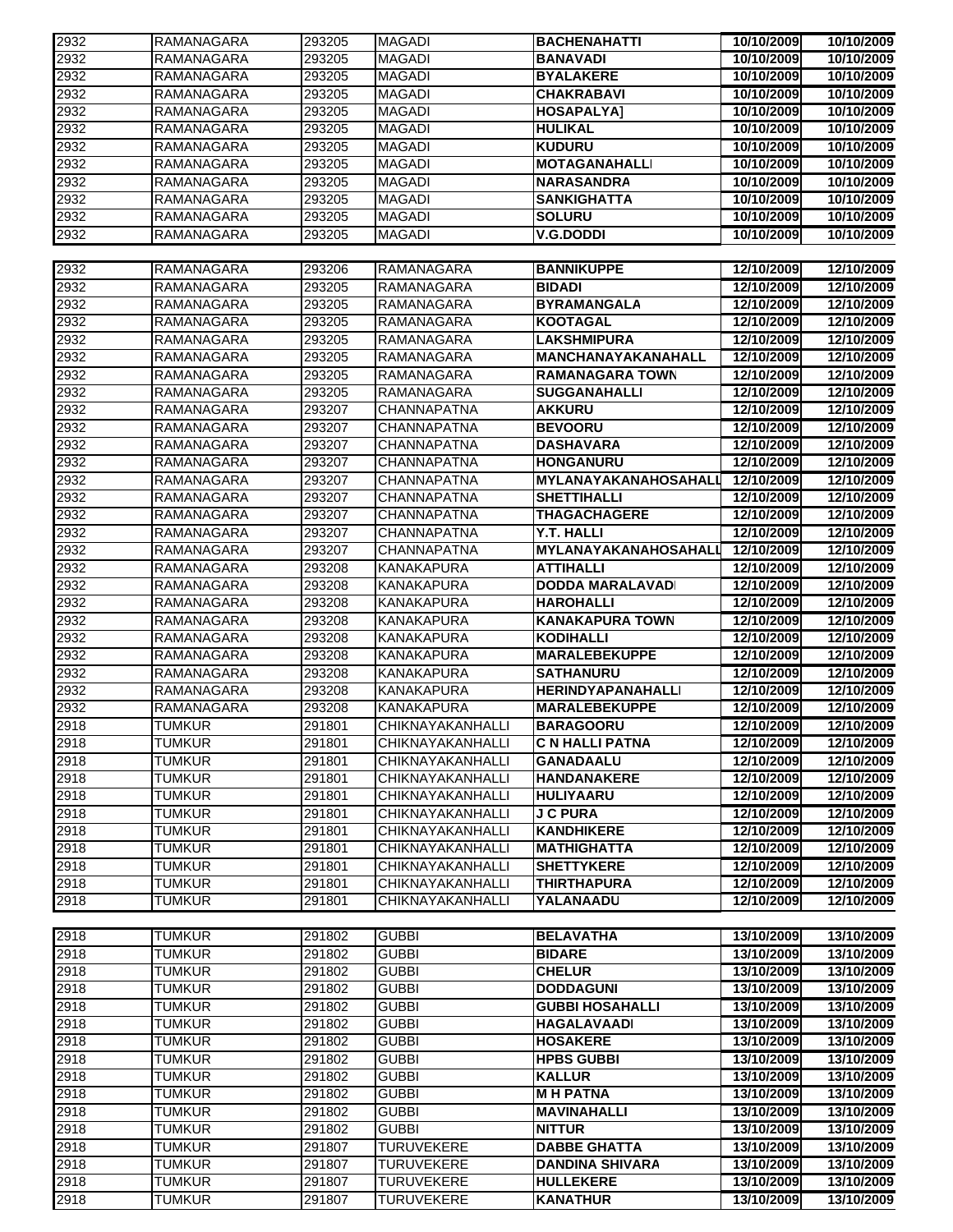| 2918 | <b>TUMKUR</b>    | 291807 | <b>TURUVEKERE</b> | <b>LOKKAMMANA HALLI</b>    | 13/10/2009 | 13/10/2009 |
|------|------------------|--------|-------------------|----------------------------|------------|------------|
| 2918 | <b>TUMKUR</b>    | 291807 | <b>TURUVEKERE</b> | <b>MAYASANDRA</b>          | 13/10/2009 | 13/10/2009 |
| 2918 | <b>TUMKUR</b>    | 291807 | <b>TURUVEKERE</b> | <b>SAMPIGE</b>             | 13/10/2009 | 13/10/2009 |
| 2918 | <b>TUMKUR</b>    | 291807 | <b>TURUVEKERE</b> | <b>SHETTYGONDANA HALLI</b> | 13/10/2009 | 13/10/2009 |
| 2918 | <b>TUMKUR</b>    | 291807 | <b>TURUVEKERE</b> | <b>SORAVANAHALLI</b>       | 13/10/2009 | 13/10/2009 |
| 2918 | <b>TUMKUR</b>    | 291807 | <b>TURUVEKERE</b> | <b>TALAKERE</b>            | 13/10/2009 | 13/10/2009 |
| 2918 | <b>TUMKUR</b>    | 291807 | <b>TURUVEKERE</b> | <b>TURUVEKERE PATNA</b>    | 13/10/2009 | 13/10/2009 |
| 2918 | <b>TUMKUR</b>    | 291808 | <b>TIPTUR</b>     | <b>BILIGERE</b>            | 13/10/2009 | 13/10/2009 |
| 2918 | <b>TUMKUR</b>    | 291807 | <b>TIPTUR</b>     | BYRANAYAKANAHALLI          | 13/10/2009 | 13/10/2009 |
| 2918 | <b>TUMKUR</b>    | 291807 | <b>TIPTUR</b>     | <b>HALUKURIKE</b>          | 13/10/2009 | 13/10/2009 |
| 2918 | <b>TUMKUR</b>    | 291807 | <b>TIPTUR</b>     | <b>HONNAVALLI</b>          | 13/10/2009 | 13/10/2009 |
| 2918 | <b>TUMKUR</b>    | 291807 | <b>TIPTUR</b>     | <b>HOSAHALLI</b>           | 13/10/2009 | 13/10/2009 |
| 2918 | <b>TUMKUR</b>    | 291807 | <b>TIPTUR</b>     | <b>KOTE NAYAKANAHALLI</b>  | 13/10/2009 | 13/10/2009 |
| 2918 | <b>TUMKUR</b>    | 291807 | <b>TIPTUR</b>     | <b>KUPPALU</b>             | 13/10/2009 | 13/10/2009 |
| 2918 | <b>TUMKUR</b>    | 291807 | <b>TIPTUR</b>     | <b>MATTIHALLI</b>          | 13/10/2009 | 13/10/2009 |
| 2918 | <b>TUMKUR</b>    | 291807 | <b>TIPTUR</b>     | <b>NONAVINAKERE</b>        | 13/10/2009 | 13/10/2009 |
| 2918 | <b>TUMKUR</b>    | 291807 | <b>TIPTUR</b>     | <b>SOOGURU</b>             | 13/10/2009 | 13/10/2009 |
| 2918 | <b>TUMKUR</b>    | 291807 | <b>TIPTUR</b>     | <b>TIPTUR PATNA</b>        | 13/10/2009 | 13/10/2009 |
|      |                  |        |                   |                            |            |            |
| 2918 | <b>TUMKUR</b>    | 291809 | <b>TUMKUR</b>     | <b>AREYUR</b>              | 14/10/2009 | 14/10/2009 |
| 2918 | <b>TUMKUR</b>    | 291807 | <b>TUMKUR</b>     | <b>BALLAGERE</b>           | 14/10/2009 | 14/10/2009 |
| 2918 | <b>TUMKUR</b>    | 291807 | <b>TUMKUR</b>     | <b>BELAGUMBA</b>           | 14/10/2009 | 14/10/2009 |
| 2918 | <b>TUMKUR</b>    | 291807 | <b>TUMKUR</b>     | <b>BELLAVI</b>             | 14/10/2009 | 14/10/2009 |
| 2918 | <b>TUMKUR</b>    | 291807 | <b>TUMKUR</b>     | <b>C.T.KERE</b>            | 14/10/2009 | 14/10/2009 |
| 2918 | <b>TUMKUR</b>    | 291807 | <b>TUMKUR</b>     | <b>GULUR</b>               | 14/10/2009 | 14/10/2009 |
| 2918 | <b>TUMKUR</b>    | 291807 | <b>TUMKUR</b>     | <b>HEBBURU</b>             | 14/10/2009 | 14/10/2009 |
| 2918 | <b>TUMKUR</b>    | 291807 | <b>TUMKUR</b>     | <b>HEGGERE</b>             | 14/10/2009 | 14/10/2009 |
| 2918 | <b>TUMKUR</b>    | 291807 | <b>TUMKUR</b>     | <b>HIGHSCHOOL EXTN.</b>    | 14/10/2009 | 14/10/2009 |
| 2918 | <b>TUMKUR</b>    | 291807 | <b>TUMKUR</b>     | <b>HIREHALLI</b>           | 14/10/2009 | 14/10/2009 |
| 2918 | <b>TUMKUR</b>    | 291807 | <b>TUMKUR</b>     | <b>HONNUDIKE</b>           | 14/10/2009 | 14/10/2009 |
| 2918 | <b>TUMKUR</b>    | 291807 | <b>TUMKUR</b>     | K.R.G.M.S                  | 14/10/2009 | 14/10/2009 |
| 2918 | <b>TUMKUR</b>    | 291807 | <b>TUMKUR</b>     | <b>KORA</b>                | 14/10/2009 | 14/10/2009 |
| 2918 | <b>TUMKUR</b>    | 291807 | <b>TUMKUR</b>     | <b>KYATHASANDRA</b>        | 14/10/2009 | 14/10/2009 |
| 2918 | <b>TUMKUR</b>    | 291807 | <b>TUMKUR</b>     | <b>NAGAVALLI</b>           | 14/10/2009 | 14/10/2009 |
| 2918 | <b>TUMKUR</b>    | 291807 | <b>TUMKUR</b>     | <b>NORTH EXTN.</b>         | 14/10/2009 | 14/10/2009 |
| 2918 | <b>TUMKUR</b>    | 291807 | <b>TUMKUR</b>     | <b>OBALAPURA</b>           | 14/10/2009 | 14/10/2009 |
| 2918 | <b>TUMKUR</b>    | 291807 | <b>TUMKUR</b>     | <b>OORDIGERE</b>           | 14/10/2009 | 14/10/2009 |
| 2918 | <b>TUMKUR</b>    | 291807 | <b>TUMKUR</b>     | <b>THIMMARAJANAHALLI</b>   | 14/10/2009 | 14/10/2009 |
|      |                  |        |                   |                            |            |            |
| 2918 | <b>TUMKUR</b>    | 291810 | <b>KUNIGAL</b>    | <b>AMRUTHUR</b>            | 15/10/2009 | 15/10/2009 |
| 2918 | <b>TUMKUR</b>    | 291807 | <b>KUNIGAL</b>    | <b>BEGUR</b>               | 15/10/2009 | 15/10/2009 |
| 2918 | <b>TUMKUR</b>    | 291807 | <b>KUNIGAL</b>    | <b>CHOWDANAKUPPE</b>       | 15/10/2009 | 15/10/2009 |
| 2918 | <b>TUMKUR</b>    | 291807 | <b>KUNIGAL</b>    | <b>GKBMS KUNIGAL TOWN</b>  | 15/10/2009 | 15/10/2009 |
| 2918 | <b>TUMKUR</b>    | 291807 | <b>KUNIGAL</b>    | <b>HULIYURDURGA</b>        | 15/10/2009 | 15/10/2009 |
| 2918 | <b>TUMKUR</b>    | 291807 | <b>KUNIGAL</b>    | <b>HUTHRIDURGA</b>         | 15/10/2009 | 15/10/2009 |
| 2918 | <b>TUMKUR</b>    | 291807 | <b>KUNIGAL</b>    | <b>JINNAGARA</b>           | 15/10/2009 | 15/10/2009 |
| 2918 | <b>TUMKUR</b>    | 291807 | <b>KUNIGAL</b>    | <b>KEMPANAHALLI</b>        | 15/10/2009 | 15/10/2009 |
| 2918 | <b>TUMKUR</b>    | 291807 | <b>KUNIGAL</b>    | <b>KOTTAGERE</b>           | 15/10/2009 | 15/10/2009 |
| 2918 | <b>TUMKUR</b>    | 291807 | <b>KUNIGAL</b>    | NADEMAVINAPURA             | 15/10/2009 | 15/10/2009 |
| 2918 | <b>TUMKUR</b>    | 291807 | <b>KUNIGAL</b>    | <b>UJJAINI</b>             | 15/10/2009 | 15/10/2009 |
| 2918 | <b>TUMKUR</b>    | 291807 | <b>KUNIGAL</b>    | <b>YEDIYUR</b>             | 15/10/2009 | 15/10/2009 |
| 2931 | <b>MADHUGIRI</b> | 293103 | <b>KORATAGERE</b> | <b>BYRENAHALLI</b>         | 15/10/2009 | 15/10/2009 |
| 2931 | <b>MADHUGIRI</b> | 293103 | <b>KORATAGERE</b> | <b>IK COLONY</b>           | 15/10/2009 | 15/10/2009 |
| 2931 | <b>MADHUGIRI</b> | 293103 | <b>KORATAGERE</b> | <b>KOLALA</b>              | 15/10/2009 | 15/10/2009 |
| 2931 | <b>MADHUGIRI</b> | 293103 | <b>KORATAGERE</b> | <b>KORATAGERE PATTANA</b>  | 15/10/2009 | 15/10/2009 |
| 2931 | <b>MADHUGIRI</b> | 293103 | <b>KORATAGERE</b> | <b>KURAMKOTE</b>           | 15/10/2009 | 15/10/2009 |
| 2931 | <b>MADHUGIRI</b> | 293103 | <b>KORATAGERE</b> | <b>THEETHA</b>             | 15/10/2009 | 15/10/2009 |
| 2931 | <b>MADHUGIRI</b> | 293103 | <b>KORATAGERE</b> | <b>THOVINAKERE</b>         | 15/10/2009 | 15/10/2009 |
| 2931 | <b>MADHUGIRI</b> | 293103 | <b>KORATAGERE</b> | <b>VADDAGERE</b>           | 15/10/2009 | 15/10/2009 |
| 2931 | <b>MADHUGIRI</b> | 293104 | <b>MADHUGIRI</b>  | <b>BIJAVARA</b>            | 15/10/2009 | 15/10/2009 |
| 2931 | <b>MADHUGIRI</b> | 293103 | <b>KORATAGERE</b> | <b>BYALYA</b>              | 15/10/2009 | 15/10/2009 |
| 2931 | <b>MADHUGIRI</b> | 293103 | <b>KORATAGERE</b> | <b>GARANI</b>              | 15/10/2009 | 15/10/2009 |
| 2931 | <b>MADHUGIRI</b> | 293103 | <b>KORATAGERE</b> | <b>HOSAKERE</b>            | 15/10/2009 | 15/10/2009 |
| 2931 | <b>MADHUGIRI</b> | 293103 | <b>KORATAGERE</b> | <b>KODIGENAHALLY</b>       | 15/10/2009 | 15/10/2009 |
| 2931 | <b>MADHUGIRI</b> | 293103 | <b>KORATAGERE</b> | <b>MADHUGIRI</b>           | 15/10/2009 | 15/10/2009 |
| 2931 | <b>MADHUGIRI</b> | 293103 | <b>KORATAGERE</b> | <b>MEDIGESI</b>            | 15/10/2009 | 15/10/2009 |
| 2931 | <b>MADHUGIRI</b> | 293103 | <b>KORATAGERE</b> | <b>PURAVARA</b>            | 15/10/2009 | 15/10/2009 |
|      |                  |        |                   |                            |            |            |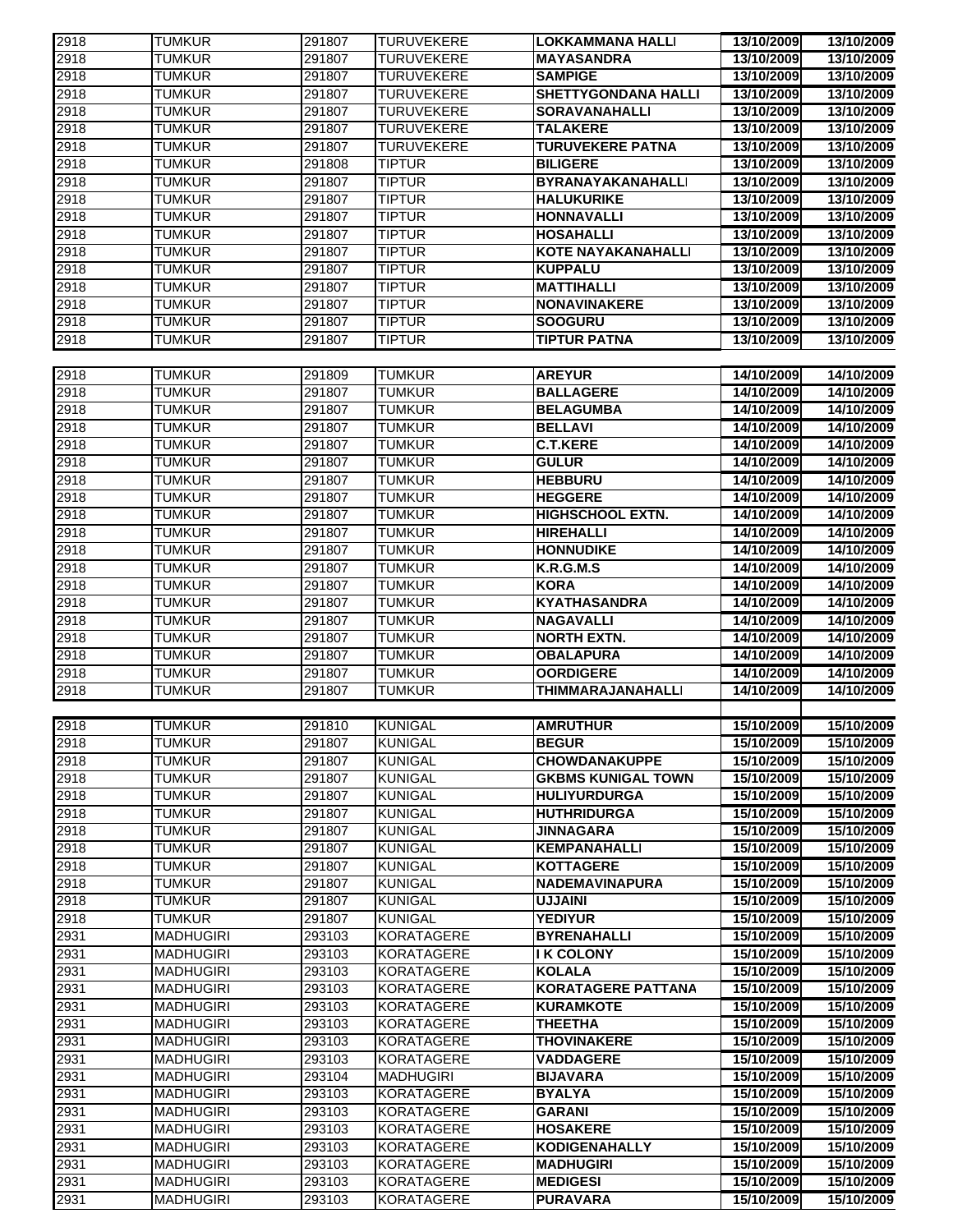| 2931 | <b>MADHUGIRI</b>       | 293103 | <b>KORATAGERE</b>     | <b>THERIYUR</b>           | 15/10/2009 | 15/10/2009 |
|------|------------------------|--------|-----------------------|---------------------------|------------|------------|
|      |                        |        |                       |                           |            |            |
| 2931 | <b>MADHUGIRI</b>       | 293105 | <b>PAVAGADA</b>       | <b>C.K.PURA</b>           | 16/10/2009 | 16/10/2009 |
| 2931 | <b>MADHUGIRI</b>       | 293105 | PAVAGADA              | <b>DODDAHALLI</b>         | 16/10/2009 | 16/10/2009 |
| 2931 | <b>MADHUGIRI</b>       | 293105 | <b>PAVAGADA</b>       | <b>GUNDRALAHALLI</b>      | 16/10/2009 | 16/10/2009 |
| 2931 | <b>MADHUGIRI</b>       | 293105 | <b>PAVAGADA</b>       | <b>KOTAGUDDA</b>          | 16/10/2009 | 16/10/2009 |
| 2931 | <b>MADHUGIRI</b>       | 293105 | <b>PAVAGADA</b>       | <b>LINGDAHALLI</b>        | 16/10/2009 | 16/10/2009 |
| 2931 | <b>MADHUGIRI</b>       | 293105 | PAVAGADA              | <b>MAGALAWADA</b>         | 16/10/2009 | 16/10/2009 |
| 2931 | <b>MADHUGIRI</b>       | 293105 | PAVAGADA              | <b>PALAVALLI</b>          | 16/10/2009 | 16/10/2009 |
| 2931 | <b>MADHUGIRI</b>       | 293105 | PAVAGADA              | <b>PAVAGADA URBAN</b>     | 16/10/2009 | 16/10/2009 |
| 2931 | <b>MADHUGIRI</b>       | 293105 | <b>PAVAGADA</b>       | <b>VENKATAPURA</b>        | 16/10/2009 | 16/10/2009 |
| 2931 | <b>MADHUGIRI</b>       | 293105 | PAVAGADA              | <b>Y.N.HOSAKOTE RURAL</b> | 16/10/2009 | 16/10/2009 |
| 2931 | <b>MADHUGIRI</b>       | 293106 | <b>SIRA</b>           | <b>BARAGOORU</b>          | 16/10/2009 | 16/10/2009 |
| 2931 | <b>MADHUGIRI</b>       | 293106 | <b>SIRA</b>           | <b>BHOOVANAHALLY</b>      | 16/10/2009 | 16/10/2009 |
| 2931 | <b>MADHUGIRI</b>       | 293106 | <b>SIRA</b>           | <b>BUKKAPATTANA</b>       | 16/10/2009 | 16/10/2009 |
| 2931 | <b>MADHUGIRI</b>       | 293106 | <b>SIRA</b>           | <b>DODDA HULIKUNTE</b>    | 16/10/2009 | 16/10/2009 |
| 2931 | <b>MADHUGIRI</b>       | 293106 | <b>SIRA</b>           | <b>DODDAAGRAHARA</b>      | 16/10/2009 | 16/10/2009 |
| 2931 | <b>MADHUGIRI</b>       | 293106 | <b>SIRA</b>           | <b>KALLAMBELLA</b>        | 16/10/2009 | 16/10/2009 |
| 2931 | <b>MADHUGIRI</b>       | 293106 | <b>SIRA</b>           | <b>KOTTA</b>              | 16/10/2009 | 16/10/2009 |
| 2931 | <b>MADHUGIRI</b>       | 293106 | <b>SIRA</b>           | <b>MADALOORU</b>          | 16/10/2009 | 16/10/2009 |
| 2931 | <b>MADHUGIRI</b>       | 293106 | <b>SIRA</b>           | <b>MAGODU</b>             | 16/10/2009 | 16/10/2009 |
| 2931 | <b>MADHUGIRI</b>       | 293106 | <b>SIRA</b>           | PATTANAYAKANAHALL         | 16/10/2009 | 16/10/2009 |
| 2931 | <b>MADHUGIRI</b>       | 293106 | <b>SIRA</b>           | <b>SIRA TOWN</b>          | 16/10/2009 | 16/10/2009 |
| 2931 | <b>MADHUGIRI</b>       | 293106 | <b>SIRA</b>           | <b>TAVAREKERE</b>         | 16/10/2009 | 16/10/2009 |
| 2931 | <b>MADHUGIRI</b>       | 293106 | <b>SIRA</b>           | <b>THAROORU</b>           | 16/10/2009 | 16/10/2009 |
| 2931 | <b>MADHUGIRI</b>       | 293106 | <b>SIRA</b>           | <b>URDU</b>               | 16/10/2009 | 16/10/2009 |
| 2919 | <b>KOLAR</b>           | 291902 | <b>BANGARAPETE</b>    | <b>BANGARPET</b>          | 16/10/2009 | 16/10/2009 |
| 2919 | <b>KOLAR</b>           | 291902 | <b>BANGARAPETE</b>    | <b>BETHAMANGALA</b>       | 16/10/2009 | 16/10/2009 |
| 2919 | <b>KOLAR</b>           | 291902 | <b>BANGARAPETE</b>    | <b>S MADAMANGALA</b>      | 16/10/2009 | 16/10/2009 |
| 2919 | <b>KOLAR</b>           | 291902 | <b>BANGARAPETE</b>    | <b>T.GOLLAHALLI</b>       | 16/10/2009 | 16/10/2009 |
| 2919 | <b>KOLAR</b>           | 291907 | <b>KOLAR</b>          | <b>ABBANI</b>             | 16/10/2009 | 16/10/2009 |
| 2919 | <b>KOLAR</b>           | 291907 | <b>KOLAR</b>          | <b>KATARIPALYA</b>        | 16/10/2009 | 16/10/2009 |
| 2919 | <b>KOLAR</b>           | 291907 | <b>KOLAR</b>          | KOLAR                     | 16/10/2009 | 16/10/2009 |
| 2919 | <b>KOLAR</b>           | 291907 | <b>KOLAR</b>          | <b>NARASAPURA</b>         | 16/10/2009 | 16/10/2009 |
| 2919 | <b>KOLAR</b>           | 291907 | <b>KOLAR</b>          | <b>SUGATUR</b>            | 16/10/2009 | 16/10/2009 |
| 2919 | <b>KOLAR</b>           | 291907 | <b>KOLAR</b>          | <b>VADAGUR</b>            | 16/10/2009 | 16/10/2009 |
| 2919 | <b>KOLAR</b>           | 291907 | <b>KOLAR</b>          | VAKKALERI                 | 16/10/2009 | 16/10/2009 |
| 2919 | <b>KOLAR</b>           | 291909 | <b>MALUR</b>          | <b>M.C.HALLI</b>          | 16/10/2009 | 16/10/2009 |
| 2919 | <b>KOLAR</b>           | 291909 | <b>MALUR</b>          | <b>MALUR</b>              | 16/10/2009 | 16/10/2009 |
| 2919 | <b>KOLAR</b>           | 291909 | <b>MALUR</b>          | <b>MASTHI</b>             | 16/10/2009 | 16/10/2009 |
|      |                        |        |                       |                           |            |            |
| 2919 | <b>KOLAR</b>           | 291910 | <b>MULBAGAL</b>       | <b>AVANI</b>              | 17/10/2009 | 17/10/2009 |
| 2919 | <b>KOLAR</b>           | 291910 | <b>MULBAGAL</b>       | <b>BAIRAKUR</b>           | 17/10/2009 | 17/10/2009 |
| 2919 | <b>KOLAR</b>           | 291910 | <b>MULBAGAL</b>       | <b>H.GOLLAHALLI</b>       | 17/10/2009 | 17/10/2009 |
| 2919 | <b>KOLAR</b>           | 291910 | <b>MULBAGAL</b>       | <b>MUDIYANUR</b>          | 17/10/2009 | 17/10/2009 |
| 2919 | <b>KOLAR</b>           | 291910 | <b>MULBAGAL</b>       | <b>MULBAGAL</b>           | 17/10/2009 | 17/10/2009 |
| 2919 | <b>KOLAR</b>           | 291910 | <b>MULBAGAL</b>       | <b>N.VADDAHALLI</b>       | 17/10/2009 | 17/10/2009 |
| 2919 | <b>KOLAR</b>           | 291910 | <b>MULBAGAL</b>       | <b>NANGLI</b>             | 17/10/2009 | 17/10/2009 |
| 2919 | <b>KOLAR</b>           | 291912 | <b>SRINIVASAPUR</b>   | <b>GOWNIPALLI</b>         | 17/10/2009 | 17/10/2009 |
| 2919 | <b>KOLAR</b>           | 291912 | <b>SRINIVASAPUR</b>   | <b>SRINIVASPUR</b>        | 17/10/2009 | 17/10/2009 |
| 2919 | <b>KOLAR</b>           | 291912 | <b>SRINIVASAPUR</b>   | <b>YELDUR</b>             | 17/10/2009 | 17/10/2009 |
| 2919 | <b>KOLAR</b>           | 291913 | KGF                   | <b>GONAMAKANAHALLI</b>    | 17/10/2009 | 17/10/2009 |
| 2919 | <b>KOLAR</b>           | 291913 | KGF                   | <b>OORGAUMPET</b>         | 17/10/2009 | 17/10/2009 |
|      | <b>KOLAR</b>           |        | KGF                   | <b>ROBERTSONPET</b>       | 17/10/2009 | 17/10/2009 |
| 2919 |                        | 291913 |                       |                           |            |            |
| 2929 | <b>CHIKKABALLAPURA</b> | 292901 | <b>BAGEPALLY</b>      | <b>ACHAGANAPALLI</b>      | 17/10/2009 | 17/10/2009 |
| 2929 | CHIKKABALLAPURA        | 292901 | <b>BAGEPALLY</b>      | <b>CHELUR</b>             | 17/10/2009 | 17/10/2009 |
| 2929 | CHIKKABALLAPURA        | 292903 | <b>CHIKKABALLAPUR</b> | <b>CHIKKABALLAPUR</b>     | 17/10/2009 | 17/10/2009 |
| 2929 | CHIKKABALLAPURA        | 292903 | <b>CHIKKABALLAPUR</b> | NANDI                     | 17/10/2009 | 17/10/2009 |
| 2929 | CHIKKABALLAPURA        | 292903 | CHIKKABALLAPUR        | VADDRAPALYA               | 17/10/2009 | 17/10/2009 |
| 2929 | CHIKKABALLAPURA        | 292904 | <b>CHINTAMANI</b>     | <b>BATLAHALLI</b>         | 17/10/2009 | 17/10/2009 |
| 2929 | CHIKKABALLAPURA        | 292904 | <b>CHINTAMANI</b>     | <b>BURADAGUNTE</b>        | 17/10/2009 | 17/10/2009 |
| 2929 | CHIKKABALLAPURA        | 292904 | <b>CHINTAMANI</b>     | <b>CHILAKALANERPU</b>     | 17/10/2009 | 17/10/2009 |
| 2929 | <b>CHIKKABALLAPURA</b> | 292904 | <b>CHINTAMANI</b>     | <b>CHINTAMANI</b>         | 17/10/2009 | 17/10/2009 |
| 2929 | CHIKKABALLAPURA        | 292904 | <b>CHINTAMANI</b>     | <b>IRAGAMPALLI</b>        | 17/10/2009 | 17/10/2009 |
| 2929 | CHIKKABALLAPURA        | 292904 | <b>CHINTAMANI</b>     | <b>KAIWARA</b>            | 17/10/2009 | 17/10/2009 |
| 2929 | CHIKKABALLAPURA        | 292904 | <b>CHINTAMANI</b>     | YAGAVAKOTE                | 17/10/2009 | 17/10/2009 |
| 2929 | CHIKKABALLAPURA        | 292905 | <b>GOWRIBIDANUR</b>   | <b>ALAKAPURA</b>          | 17/10/2009 | 17/10/2009 |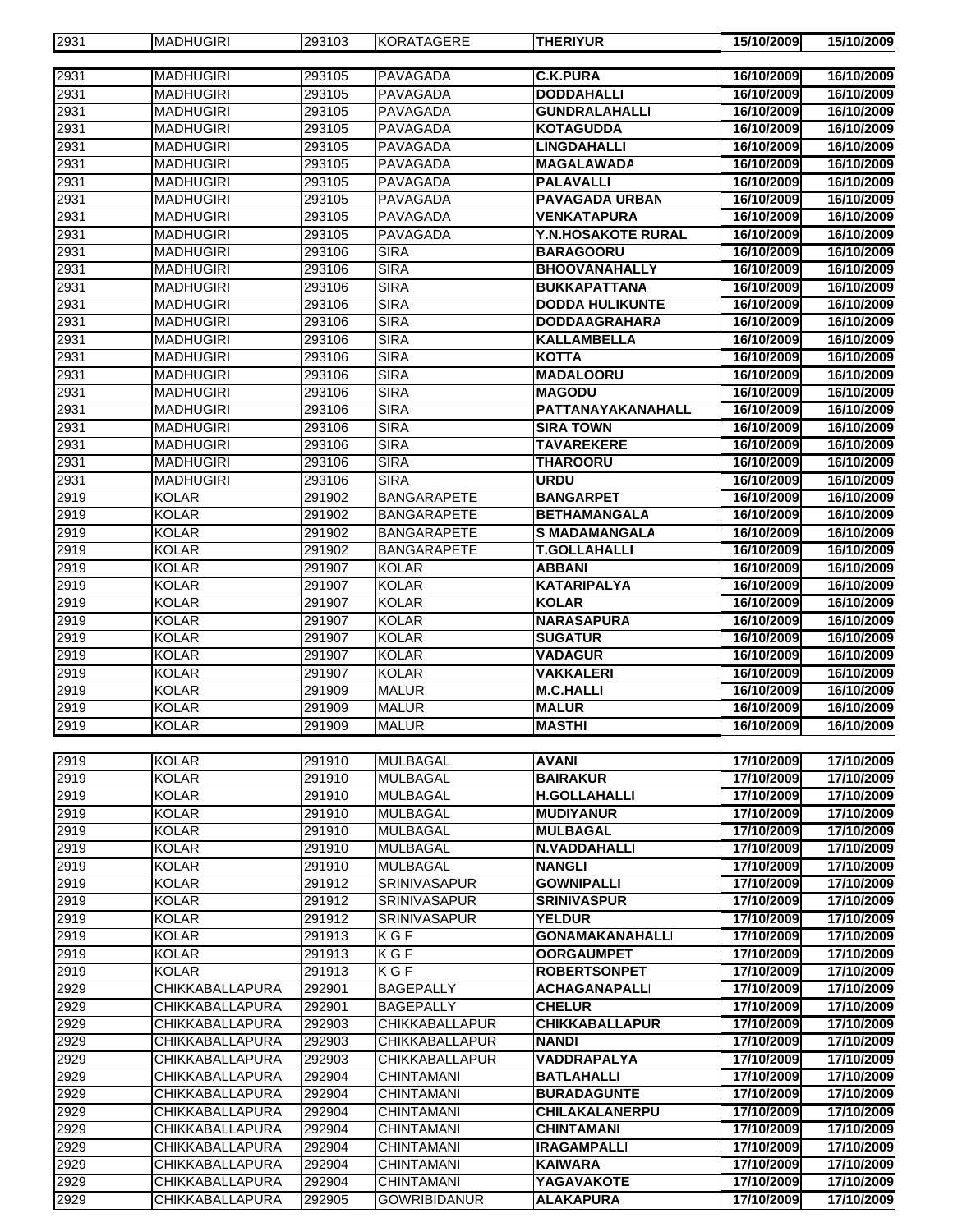| 2929 | CHIKKABALLAPURA        | 292905 | <b>GOWRIBIDANUR</b>    | <b>ALIPURA</b>             | 17/10/2009 | 17/10/2009 |
|------|------------------------|--------|------------------------|----------------------------|------------|------------|
| 2929 | <b>CHIKKABALLAPURA</b> | 292905 | <b>GOWRIBIDANUR</b>    | <b>GOWRIBIDANUR</b>        | 17/10/2009 | 17/10/2009 |
| 2929 | <b>CHIKKABALLAPURA</b> | 292905 | <b>GOWRIBIDANUR</b>    | <b>HOSUR</b>               | 17/10/2009 | 17/10/2009 |
| 2929 | CHIKKABALLAPURA        | 292905 | <b>GOWRIBIDANUR</b>    | <b>IDAGUR</b>              | 17/10/2009 | 17/10/2009 |
| 2929 | CHIKKABALLAPURA        | 292905 | <b>GOWRIBIDANUR</b>    | <b>MNANCHANAHALLI</b>      | 17/10/2009 | 17/10/2009 |
| 2929 | CHIKKABALLAPURA        | 292905 | <b>GOWRIBIDANUR</b>    | <b>NAMAGONDLU</b>          | 17/10/2009 | 17/10/2009 |
| 2929 | CHIKKABALLAPURA        | 292905 | <b>GOWRIBIDANUR</b>    | <b>THONDEBAVI</b>          | 17/10/2009 | 17/10/2009 |
| 2929 | CHIKKABALLAPURA        | 292905 | <b>GOWRIBIDANUR</b>    | <b>VATADA HOSAHALLI</b>    | 17/10/2009 | 17/10/2009 |
|      |                        |        |                        |                            |            |            |
| 2929 | <b>CHIKKABALLAPURA</b> | 292905 | <b>GOWRIBIDANUR</b>    | <b>VIDURASWATHA</b>        | 17/10/2009 | 17/10/2009 |
| 2929 | <b>CHIKKABALLAPURA</b> | 292911 | <b>SIDLAGHATTA</b>     | <b>BHAKTHARAHALLI</b>      | 17/10/2009 | 17/10/2009 |
| 2929 | <b>CHIKKABALLAPURA</b> | 292911 | <b>SIDLAGHATTA</b>     | <b>DIBBURAHALLI</b>        | 17/10/2009 | 17/10/2009 |
| 2929 | <b>CHIKKABALLAPURA</b> | 292911 | <b>SIDLAGHATTA</b>     | <b>MELUR</b>               | 17/10/2009 | 17/10/2009 |
| 2929 | <b>CHIKKABALLAPURA</b> | 292911 | <b>SIDLAGHATTA</b>     | <b>SHIDLAGHATTA</b>        | 17/10/2009 | 17/10/2009 |
| 2929 | CHIKKABALLAPURA        | 292911 | <b>SIDLAGHATTA</b>     | Y.HUNASENAHALLI            | 17/10/2009 | 17/10/2009 |
|      |                        |        |                        |                            |            |            |
| 2922 | <b>MANDYA</b>          | 292201 | <b>KRISHNARAJA PET</b> | <b>AKKI HEBBALU</b>        | 20/10/2009 | 20/10/2009 |
| 2922 | <b>MANDYA</b>          | 292201 | <b>KRISHNARAJA PET</b> | <b>BOOKANA KERE</b>        | 20/10/2009 | 20/10/2009 |
| 2922 | <b>MANDYA</b>          | 292201 | <b>KRISHNARAJA PET</b> | <b>HARIHARAPURA</b>        | 20/10/2009 | 20/10/2009 |
| 2922 | <b>MANDYA</b>          | 292201 | <b>KRISHNARAJA PET</b> | <b>KIKKERI</b>             | 20/10/2009 | 20/10/2009 |
|      |                        |        |                        |                            |            |            |
| 2922 | <b>MANDYA</b>          | 292201 | <b>KRISHNARAJA PET</b> | <b>KRISHNARAJA PET</b>     | 20/10/2009 | 20/10/2009 |
| 2922 | MANDYA                 | 292201 | <b>KRISHNARAJA PET</b> | <b>MANDAGERE</b>           | 20/10/2009 | 20/10/2009 |
| 2922 | <b>MANDYA</b>          | 292201 | <b>KRISHNARAJA PET</b> | <b>SOMANA HALLY</b>        | 20/10/2009 | 20/10/2009 |
| 2922 | MANDYA                 | 292202 | <b>MADDUR</b>          | <b>ABALAVADI</b>           | 20/10/2009 | 20/10/2009 |
| 2922 | <b>MANDYA</b>          | 292202 | <b>MADDUR</b>          | <b>BESAGARA HALLY</b>      | 20/10/2009 | 20/10/2009 |
| 2922 | <b>MANDYA</b>          | 292202 | <b>MADDUR</b>          | <b>K.K. HALLY</b>          | 20/10/2009 | 20/10/2009 |
| 2922 | <b>MANDYA</b>          | 292202 | <b>MADDUR</b>          | <b>KOPPA</b>               | 20/10/2009 | 20/10/2009 |
| 2922 | <b>MANDYA</b>          | 292202 | <b>MADDUR</b>          | <b>KOWDALE</b>             | 20/10/2009 | 20/10/2009 |
| 2922 | <b>MANDYA</b>          | 292202 | <b>MADDUR</b>          | <b>MADARAHALLI</b>         | 20/10/2009 | 20/10/2009 |
| 2922 | MANDYA                 | 292202 | <b>MADDUR</b>          | <b>MADDUR</b>              | 20/10/2009 | 20/10/2009 |
|      |                        |        |                        |                            |            |            |
| 2922 | <b>MANDYA</b>          | 292202 | <b>MADDUR</b>          | <b>SOMANAHALLI</b>         | 20/10/2009 | 20/10/2009 |
| 2922 | MANDYA                 | 292203 | MALAVALLY              | <b>BELAKAVADI</b>          | 20/10/2009 | 20/10/2009 |
| 2922 | <b>MANDYA</b>          | 292203 | <b>MALAVALLY</b>       | H. H. KOPPALU              | 20/10/2009 | 20/10/2009 |
| 2922 | <b>MANDYA</b>          | 292203 | <b>MALAVALLY</b>       | <b>HALAGUR</b>             | 20/10/2009 | 20/10/2009 |
| 2922 | <b>MANDYA</b>          | 292203 | <b>MALAVALLY</b>       | <b>HOSA HALLY</b>          | 20/10/2009 | 20/10/2009 |
| 2922 | <b>MANDYA</b>          | 292203 | <b>MALAVALLY</b>       | <b>KIRUGAVALU</b>          | 20/10/2009 | 20/10/2009 |
| 2922 | <b>MANDYA</b>          | 292203 | <b>MALAVALLY</b>       | <b>MALAVALLY</b>           | 20/10/2009 | 20/10/2009 |
| 2922 | <b>MANDYA</b>          | 292203 | <b>MALAVALLY</b>       | <b>PURIGALI</b>            | 20/10/2009 | 20/10/2009 |
| 2922 | <b>MANDYA</b>          | 292204 | <b>MANDYA SOUTH</b>    | <b>GOPALA PURA</b>         | 20/10/2009 | 20/10/2009 |
| 2922 | <b>MANDYA</b>          | 292204 | <b>MANDYA SOUTH</b>    | <b>HALE BOODANOORU</b>     | 20/10/2009 | 20/10/2009 |
| 2922 | <b>MANDYA</b>          | 292204 | <b>MANDYA SOUTH</b>    | <b>KOTHATHI</b>            | 20/10/2009 | 20/10/2009 |
| 2922 |                        | 292204 |                        | <b>MANDYA_2</b>            |            | 20/10/2009 |
|      | <b>MANDYA</b>          |        | <b>MANDYA SOUTH</b>    |                            | 20/10/2009 |            |
| 2922 | <b>MANDYA</b>          | 292204 | <b>MANDYA SOUTH</b>    | <b>MANDYA1</b>             | 20/10/2009 | 20/10/2009 |
| 2922 | <b>MANDYA</b>          | 292204 | <b>MANDYA SOUTH</b>    | <b>YELIYUR</b>             | 20/10/2009 | 20/10/2009 |
| 2922 | <b>MANDYA</b>          | 292205 | NAGAMANGALA            | <b>ANCHECHITTANAHALLI</b>  | 20/10/2009 | 20/10/2009 |
| 2922 | <b>MANDYA</b>          | 292205 | NAGAMANGALA            | <b>ARANI</b>               | 20/10/2009 | 20/10/2009 |
| 2922 | <b>MANDYA</b>          | 292205 | <b>NAGAMANGALA</b>     | <b>BINDIGANAVILE</b>       | 20/10/2009 | 20/10/2009 |
| 2922 | <b>MANDYA</b>          | 292205 | NAGAMANGALA            | <b>NAGAMANGALA</b>         | 20/10/2009 | 20/10/2009 |
| 2922 | <b>MANDYA</b>          | 292206 | PANDAVAPURA            | <b>CHIKKABYADARAHALLI</b>  | 20/10/2009 | 20/10/2009 |
| 2922 | <b>MANDYA</b>          | 292206 | PANDAVAPURA            | <b>KYATHANA HALLY</b>      | 20/10/2009 | 20/10/2009 |
| 2922 | <b>MANDYA</b>          | 292206 | PANDAVAPURA            | <b>MELU KOTE</b>           | 20/10/2009 | 20/10/2009 |
| 2922 | <b>MANDYA</b>          | 292206 | PANDAVAPURA            | <b>PANDAVA PURA</b>        | 20/10/2009 | 20/10/2009 |
|      |                        |        | <b>SRIRANGA PATNA</b>  |                            |            |            |
| 2922 | <b>MANDYA</b>          | 292207 |                        | <b>ARAKERE</b>             | 20/10/2009 | 20/10/2009 |
| 2922 | <b>MANDYA</b>          | 292207 | <b>SRIRANGA PATNA</b>  | <b>MAHADEVA PURA</b>       | 20/10/2009 | 20/10/2009 |
| 2922 | <b>MANDYA</b>          | 292207 | <b>SRIRANGA PATNA</b>  | <b>PALA HALLY</b>          | 20/10/2009 | 20/10/2009 |
| 2922 | <b>MANDYA</b>          | 292207 | <b>SRIRANGA PATNA</b>  | <b>SRI RANGA PATNA</b>     | 20/10/2009 | 20/10/2009 |
| 2922 | <b>MANDYA</b>          | 292208 | <b>MANDYA NORTH</b>    | <b>BILIDEGULA</b>          | 20/10/2009 | 20/10/2009 |
| 2922 | <b>MANDYA</b>          | 292208 | <b>MANDYA NORTH</b>    | <b>KEELARA</b>             | 20/10/2009 | 20/10/2009 |
| 2922 | <b>MANDYA</b>          | 292208 | <b>MANDYA NORTH</b>    | <b>KEREGODU</b>            | 20/10/2009 | 20/10/2009 |
| 2922 | <b>MANDYA</b>          | 292208 | <b>MANDYA NORTH</b>    | <b>SHIVALLI</b>            | 20/10/2009 | 20/10/2009 |
|      |                        |        |                        |                            |            |            |
| 2926 | <b>MYSORE</b>          | 292603 | H.D.KOTE               | <b>ALANAHALLI</b>          | 21/10/2009 | 21/10/2009 |
| 2926 | <b>MYSORE</b>          | 292603 | H.D.KOTE               | <b>H.D.KOTE</b>            | 21/10/2009 | 21/10/2009 |
|      |                        |        |                        |                            |            |            |
| 2926 | <b>MYSORE</b>          | 292603 | H.D.KOTE               | <b>KATTE MANUGANAHALLI</b> | 21/10/2009 | 21/10/2009 |
| 2926 | <b>MYSORE</b>          | 292603 | H.D.KOTE               | <b>SAVVE</b>               | 21/10/2009 | 21/10/2009 |
| 2926 | <b>MYSORE</b>          | 292603 | H.D.KOTE               | <b>SARAGUR</b>             | 21/10/2009 | 21/10/2009 |
| 2926 | <b>MYSORE</b>          | 292604 | <b>HUNSUR</b>          | <b>HUNSUR</b>              | 21/10/2009 | 21/10/2009 |
| 2926 | <b>MYSORE</b>          | 292604 | <b>HUNSUR</b>          | <b>KAREMUDDANA HALLI</b>   | 21/10/2009 | 21/10/2009 |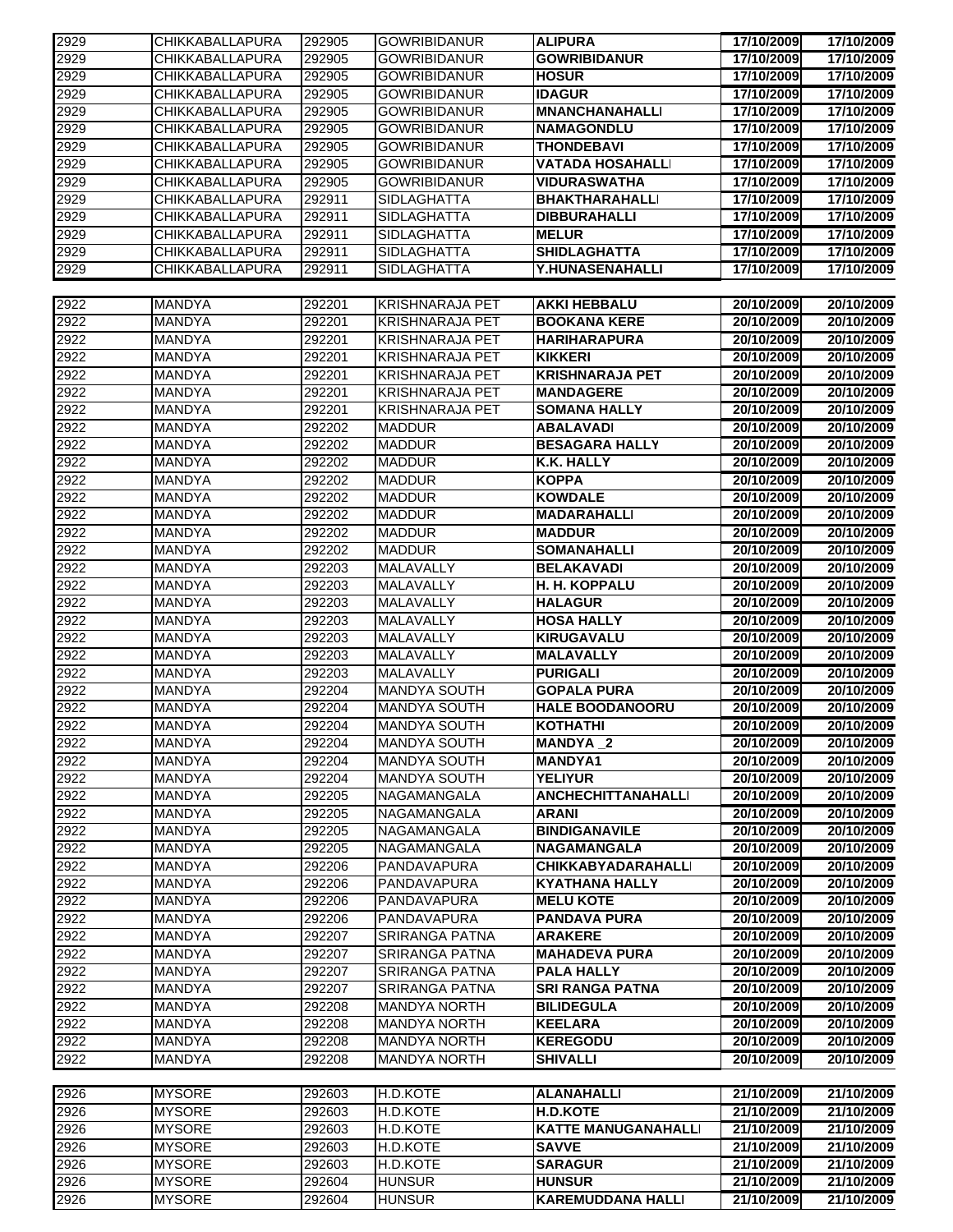| 2926         | <b>MYSORE</b>                      | 292604           | <b>HUNSUR</b>                      | <b>RATHNAPURI COLONY</b>          | 21/10/2009               | 21/10/2009               |  |  |
|--------------|------------------------------------|------------------|------------------------------------|-----------------------------------|--------------------------|--------------------------|--|--|
| 2926         | <b>MYSORE</b>                      | 292604           | <b>HUNSUR</b>                      | <b>THATTEKERE</b>                 | 21/10/2009               | 21/10/2009               |  |  |
| 2926         | <b>MYSORE</b>                      | 292606           | K.R.NAGARA                         | <b>ARAKERE KOPPALU</b>            | 21/10/2009               | 21/10/2009               |  |  |
| 2926         | <b>MYSORE</b>                      | 292606           | K.R.NAGARA                         | <b>BHERYA</b>                     | 21/10/2009               | 21/10/2009               |  |  |
| 2926         | <b>MYSORE</b>                      | 292606           | K.R.NAGARA                         | <b>HAMPAPURA</b>                  | 21/10/2009               | 21/10/2009               |  |  |
| 2926         | <b>MYSORE</b>                      | 292606           | K.R.NAGARA                         | <b>HANASOGE</b>                   | 21/10/2009               | 21/10/2009               |  |  |
| 2926         | <b>MYSORE</b>                      | 292606           | K.R.NAGARA                         | <b>HOSUR</b>                      | 21/10/2009               | 21/10/2009               |  |  |
| 2926         | <b>MYSORE</b>                      | 292606           | K.R.NAGARA                         | <b>K.R.NARARA</b>                 | 21/10/2009               | 21/10/2009               |  |  |
| 2926         | <b>MYSORE</b>                      | 292606           | K.R.NAGARA                         | <b>MELUR</b>                      | 21/10/2009               | 21/10/2009               |  |  |
| 2926         | <b>MYSORE</b>                      | 292606           | K.R.NAGARA                         | <b>MIRLE</b>                      | 21/10/2009               | 21/10/2009               |  |  |
| 2926         | <b>MYSORE</b>                      | 292606           | K.R.NAGARA                         | <b>SALEGRAMA</b>                  | 21/10/2009               | 21/10/2009               |  |  |
| 2926         | <b>MYSORE</b>                      | 292607           | <b>MYSORE NORTH</b>                | <b>GIRIBOVI PALLYA</b>            | 21/10/2009               | 21/10/2009               |  |  |
| 2926         | <b>MYSORE</b>                      | 292607           | <b>MYSORE NORTH</b>                | <b>HEBBAL</b>                     | 21/10/2009               | 21/10/2009               |  |  |
| 2926         | <b>MYSORE</b>                      | 292607           | <b>MYSORE NORTH</b>                | <b>N.R MOHALLA</b>                | 21/10/2009               | 21/10/2009               |  |  |
| 2926         | <b>MYSORE</b>                      | 292607           | <b>MYSORE NORTH</b>                | <b>RAJENDRANAGAR</b>              | 21/10/2009               | 21/10/2009               |  |  |
| 2926         | <b>MYSORE</b>                      | 292607           | <b>MYSORE NORTH</b>                | <b>HORSE LANE, JYOTHI NAGA</b>    | 21/10/2009               | 21/10/2009               |  |  |
| 2926         | <b>MYSORE</b>                      | 292607           | <b>MYSORE NORTH</b>                | <b>URDU CENTRAL</b>               | 21/10/2009               | 21/10/2009               |  |  |
| 2926         | <b>MYSORE</b>                      | 292608           | <b>MYSORE RURAL</b>                | <b>BEERI HUNDI</b>                | 21/10/2009               | 21/10/2009               |  |  |
| 2926         | <b>MYSORE</b>                      | 292608           | <b>MYSORE RURAL</b>                | <b>DEVALA PURA</b>                | 21/10/2009               | 21/10/2009               |  |  |
| 2926         | <b>MYSORE</b>                      | 292608           | <b>MYSORE RURAL</b>                | <b>JAYA PURA</b>                  | 21/10/2009               | 21/10/2009               |  |  |
| 2926         | <b>MYSORE</b>                      | 292608           | <b>MYSORE RURAL</b>                | <b>K.R.MILLS COLONY</b>           | 21/10/2009               | 21/10/2009               |  |  |
| 2926         | <b>MYSORE</b>                      | 292608           | <b>MYSORE RURAL</b>                | <b>KADAKOLA</b>                   | 21/10/2009               | 21/10/2009               |  |  |
| 2926         | <b>MYSORE</b>                      | 292608           | <b>MYSORE RURAL</b>                | <b>MELLAHALLI</b>                 | 21/10/2009               | 21/10/2009               |  |  |
|              | <b>MYSORE</b>                      |                  | <b>MYSORE RURAL</b>                | YELWALA                           |                          | 21/10/2009               |  |  |
| 2926         |                                    | 292608           |                                    |                                   | 21/10/2009               |                          |  |  |
| 2926         | <b>MYSORE</b>                      | 292609           | <b>NANJANAGUD</b>                  | <b>BADANA VALLU</b>               | 22/10/2009               | 22/10/2009               |  |  |
| 2926         | <b>MYSORE</b>                      | 292609           | <b>NANJANAGUD</b>                  | <b>DASANAUR</b>                   | 22/10/2009               | 22/10/2009               |  |  |
|              | <b>MYSORE</b>                      | 292609           | <b>NANJANAGUD</b>                  |                                   | 22/10/2009               | 22/10/2009               |  |  |
| 2926         |                                    |                  |                                    | HULLAHALLI                        |                          |                          |  |  |
| 2926         | <b>MYSORE</b>                      | 292609           | <b>NANJANAGUD</b>                  | <b>HURA</b><br><b>KALALE</b>      | 22/10/2009               | 22/10/2009               |  |  |
| 2926         | <b>MYSORE</b>                      | 292609           | <b>NANJANAGUD</b>                  |                                   | 22/10/2009               | 22/10/2009               |  |  |
| 2926         | <b>MYSORE</b>                      | 292609           | <b>NANJANAGUD</b>                  | <b>NANJANAGUD</b>                 | 22/10/2009               | 22/10/2009               |  |  |
| 2926         | <b>MYSORE</b>                      | 292609           | NANJANAGUD                         | <b>SUTHUR</b>                     | 22/10/2009               | 22/10/2009               |  |  |
| 2926         | <b>MYSORE</b>                      | 292609           | <b>NANJANAGUD</b>                  | <b>THAGADUR</b>                   | 22/10/2009               | 22/10/2009               |  |  |
| 2926         | <b>MYSORE</b>                      | 292610           | PERIYA PATNA                       | <b>BAILUKUPPE</b>                 | 22/10/2009               | 22/10/2009               |  |  |
| 2926         | <b>MYSORE</b>                      | 292610           | PERIYA PATNA                       | <b>BHUVANA HALLI</b>              | 22/10/2009               | 22/10/2009               |  |  |
| 2926         | <b>MYSORE</b>                      | 292610           | PERIYA PATNA                       | <b>PANCHAVALLI</b>                | 22/10/2009               | 22/10/2009               |  |  |
| 2926         | <b>MYSORE</b>                      | 292611           | <b>T.N.PURA</b>                    | <b>BANNUR</b>                     | 22/10/2009               | 22/10/2009               |  |  |
| 2926         | <b>MYSORE</b>                      | 292611           | <b>T.N.PURA</b>                    | <b>KODAGALLI</b>                  | 22/10/2009               | 22/10/2009               |  |  |
| 2926         | <b>MYSORE</b>                      | 292611           | T.N.PURA                           | <b>MUSUVINA KOPPALU</b>           | 22/10/2009               | 22/10/2009               |  |  |
| 2926         | <b>MYSORE</b>                      | 292611           | T.N.PURA                           | <b>T.N.PURA</b>                   | 22/10/2009               | 22/10/2009               |  |  |
| 2926         | <b>MYSORE</b>                      | 292611           | <b>T.N.PURA</b>                    | <b>TALAKADU</b>                   | 22/10/2009               | 22/10/2009               |  |  |
| 2926         | <b>MYSORE</b>                      | 292611           | T.N.PURA                           | <b>YADADORE</b>                   | 22/10/2009               | 22/10/2009               |  |  |
| 2926         | <b>MYSORE</b>                      | 292612           | <b>MYSORE SOUTH</b>                | <b>ASHOKAPURAM</b>                | 22/10/2009               | 22/10/2009               |  |  |
| 2926         | <b>MYSORE</b>                      | 292612           | <b>MYSORE SOUTH</b>                | <b>KANAKAGIRI</b>                 | 22/10/2009               | 22/10/2009               |  |  |
| 2926         | <b>MYSORE</b>                      | 292612           | <b>MYSORE SOUTH</b>                | <b>KURUBARAHALLI</b>              | 22/10/2009               | 22/10/2009               |  |  |
| 2926         | <b>MYSORE</b>                      | 292612           | <b>MYSORE SOUTH</b>                | <b>KUVEMPUNAGAR</b>               | 22/10/2009               | 22/10/2009               |  |  |
| 2926         | <b>MYSORE</b>                      | 292612           | <b>MYSORE SOUTH</b>                | <b>LAKSHMIPURAM</b>               | 22/10/2009               | 22/10/2009               |  |  |
| 2926         | CHAMARAJANAGARA                    | 292701           | CHAMARAJA NAGAR                    | <b>ARAKALA VADI</b>               | 22/10/2009               | 22/10/2009               |  |  |
| 2926         | CHAMARAJANAGARA                    | 292701           | CHAMARAJA NAGAR                    | <b>CHAMARAJANAGAR - III</b>       | 22/10/2009               | 22/10/2009               |  |  |
| 2926         | CHAMARAJANAGARA                    | 292701           | CHAMARAJA NAGAR                    | KAGALAVADI                        | 22/10/2009               | 22/10/2009               |  |  |
| 2926         | CHAMARAJANAGARA                    | 292701           | CHAMARAJA NAGAR                    | <b>MANGALA</b>                    | 22/10/2009               | 22/10/2009               |  |  |
| 2926         | CHAMARAJANAGARA                    | 292701           | CHAMARAJA NAGAR                    | <b>NAGAVALLI</b>                  | 22/10/2009               | 22/10/2009               |  |  |
| 2926         | CHAMARAJANAGARA                    | 292701           | CHAMARAJA NAGAR                    | <b>SANTHE MARAHALLI</b>           | 22/10/2009               | 22/10/2009               |  |  |
| 2926         | CHAMARAJANAGARA                    | 292701           | CHAMARAJA NAGAR                    | <b>UDIGALA</b>                    | 22/10/2009               | 22/10/2009               |  |  |
| 2926         |                                    |                  | CHAMARAJA NAGAR                    | <b>UMMATTURU</b>                  | 22/10/2009               | 22/10/2009               |  |  |
|              |                                    |                  |                                    |                                   |                          |                          |  |  |
|              | CHAMARAJANAGARA                    | 292701           |                                    |                                   |                          |                          |  |  |
| 2927         | CHAMARAJANAGARA                    | 292702           | <b>GUNDULPET</b>                   | <b>GUNDULPETE TOWN</b>            | 23/10/2009               | 23/10/2009               |  |  |
| 2927         | CHAMARAJANAGARA                    | 292702           | <b>GUNDULPET</b>                   | <b>KABBAHALLI</b>                 | 23/10/2009               | 23/10/2009               |  |  |
| 2927         | CHAMARAJANAGARA                    | 292702           | <b>GUNDULPET</b>                   | <b>PADAGURU</b>                   | 23/10/2009               | 23/10/2009               |  |  |
| 2927         | CHAMARAJANAGARA                    | 292702           | GUNDULPET                          | <b>THERAKANAMBI</b>               | 23/10/2009               | 23/10/2009               |  |  |
|              | CHAMARAJANAGARA                    | 292702           | <b>GUNDULPET</b>                   | <b>VADDAGERE</b>                  | 23/10/2009               | 23/10/2009               |  |  |
| 2927         | CHAMARAJANAGARA                    |                  | <b>KOLLEGAL</b>                    | <b>KOLLEGAL-1</b>                 |                          |                          |  |  |
| 2927         |                                    | 292705           |                                    |                                   | 23/10/2009<br>23/10/2009 | 23/10/2009               |  |  |
| 2927         | CHAMARAJANAGARA                    | 292705           | <b>KOLLEGAL</b>                    | <b>KOTHANUR</b><br><b>KUNTHUR</b> |                          | 23/10/2009<br>23/10/2009 |  |  |
| 2927         | CHAMARAJANAGARA                    | 292705           | <b>KOLLEGAL</b><br><b>KOLLEGAL</b> | MADUVANAHALLI                     | 23/10/2009<br>23/10/2009 | 23/10/2009               |  |  |
| 2927<br>2927 | CHAMARAJANAGARA<br>CHAMARAJANAGARA | 292705<br>292705 | <b>KOLLEGAL</b>                    | <b>MUDIGUNDAM</b>                 | 23/10/2009               | 23/10/2009               |  |  |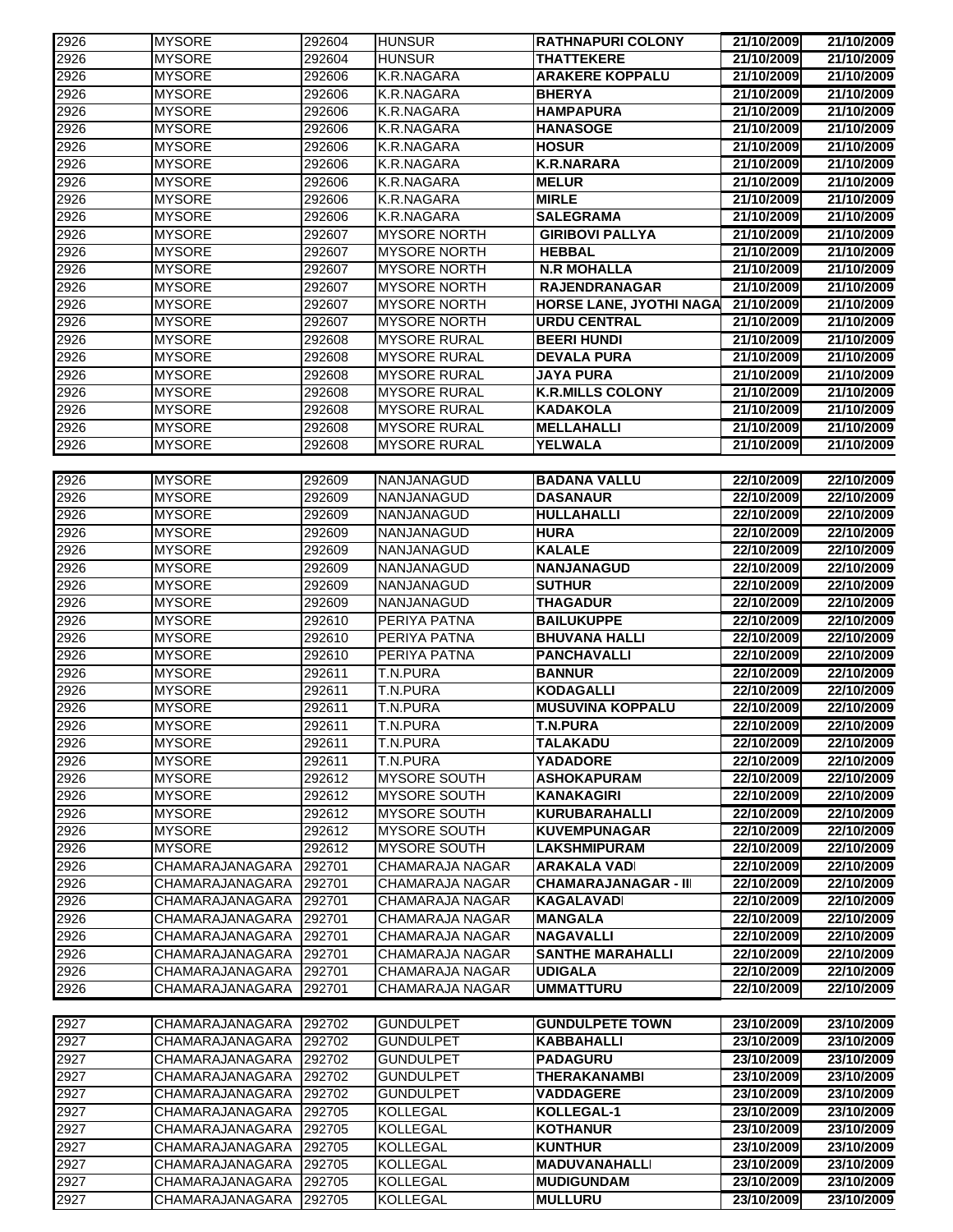| 2927 | CHAMARAJANAGARA | 292705 | <b>KOLLEGAL</b>       | <b>PALYA</b>                 | 23/10/2009               | 23/10/2009 |
|------|-----------------|--------|-----------------------|------------------------------|--------------------------|------------|
| 2927 | CHAMARAJANAGARA | 292712 | YELANDUR              | <b>AGARA</b>                 | 23/10/2009               | 23/10/2009 |
| 2927 | CHAMARAJANAGARA | 292712 | <b>YELANDUR</b>       | <b>GUMBALLI</b>              | 23/10/2009               | 23/10/2009 |
| 2927 | CHAMARAJANAGARA | 292712 | <b>YELANDUR</b>       | <b>MADDUR</b>                | 23/10/2009               | 23/10/2009 |
| 2927 | CHAMARAJANAGARA | 292712 | <b>YELANDUR</b>       | <b>YELANDUR</b>              | 23/10/2009               | 23/10/2009 |
| 2927 | CHAMARAJANAGARA | 292713 | <b>HANUR</b>          | <b>BANDAHALLI</b>            | 23/10/2009               | 23/10/2009 |
| 2927 | CHAMARAJANAGARA | 292713 | <b>HANUR</b>          | <b>HANUR</b>                 | 23/10/2009               | 23/10/2009 |
| 2927 | CHAMARAJANAGARA | 292713 | <b>HANUR</b>          | <b>KOWDALLI</b>              | 23/10/2009               | 23/10/2009 |
| 2927 | CHAMARAJANAGARA | 292713 | <b>HANUR</b>          | <b>KUDULURU</b>              | 23/10/2009               | 23/10/2009 |
| 2927 | CHAMARAJANAGARA | 292713 | <b>HANUR</b>          | <b>M.M.HILLS</b>             | 23/10/2009               | 23/10/2009 |
| 2927 | CHAMARAJANAGARA | 292713 | <b>HANUR</b>          | <b>MARTALLI</b>              | 23/10/2009               | 23/10/2009 |
| 2927 | CHAMARAJANAGARA | 292713 | <b>HANUR</b>          | <b>P.G.PALYA</b>             | 23/10/2009               | 23/10/2009 |
| 2927 | CHAMARAJANAGARA | 292713 | <b>HANUR</b>          | <b>RAMAPURA</b>              | 23/10/2009               | 23/10/2009 |
| 2927 | CHAMARAJANAGARA | 292713 | <b>HANUR</b>          | <b>SHYAGYAM</b>              | 23/10/2009               | 23/10/2009 |
| 2923 | HASSAN          | 292301 | ALUR                  | ALUR                         | 23/10/2009               | 23/10/2009 |
| 2923 | <b>HASSAN</b>   | 292301 | <b>ALUR</b>           | <b>K HOSAKOTE</b>            | 23/10/2009               | 23/10/2009 |
| 2923 | <b>HASSAN</b>   | 292301 | <b>ALUR</b>           | <b>KANATHUR</b>              | 23/10/2009               | 23/10/2009 |
| 2923 | <b>HASSAN</b>   | 292301 | <b>ALUR</b>           | <b>KUNDURU</b>               | 23/10/2009               | 23/10/2009 |
| 2923 | <b>HASSAN</b>   | 292301 | <b>ALUR</b>           | <b>MAGGE</b>                 | 23/10/2009               | 23/10/2009 |
|      |                 |        | <b>ALUR</b>           |                              |                          | 23/10/2009 |
| 2923 | <b>HASSAN</b>   | 292301 | ARAKALAGUDU           | <b>PALYA</b>                 | 23/10/2009<br>23/10/2009 | 23/10/2009 |
| 2923 | <b>HASSAN</b>   | 292302 |                       | <b>BANNUR</b>                |                          |            |
| 2923 | <b>HASSAN</b>   | 292302 | ARAKALAGUDU           | <b>BYCHANAHALLY</b>          | 23/10/2009               | 23/10/2009 |
| 2923 | <b>HASSAN</b>   | 292302 | ARAKALAGUDU           | <b>KERALAPURA</b>            | 23/10/2009               | 23/10/2009 |
| 2923 | <b>HASSAN</b>   | 292302 | ARAKALAGUDU           | <b>KONANUR</b>               | 23/10/2009               | 23/10/2009 |
| 2923 | <b>HASSAN</b>   | 292302 | ARAKALAGUDU           | <b>PETE ARAKALAGUD</b>       | 23/10/2009               | 23/10/2009 |
| 2923 | <b>HASSAN</b>   | 292302 | ARAKALAGUDU           | <b>RAMANATHAPURA</b>         | 23/10/2009               | 23/10/2009 |
| 2923 | <b>HASSAN</b>   | 292302 | ARAKALAGUDU           | <b>RUDRAPATTANA</b>          | 23/10/2009               | 23/10/2009 |
| 2923 | <b>HASSAN</b>   | 292304 | <b>BELUR</b>          | <b>ADAGUR</b>                | 23/10/2009               | 23/10/2009 |
| 2923 | <b>HASSAN</b>   | 292304 | <b>BELUR</b>          | <b>AREHALLY</b>              | 23/10/2009               | 23/10/2009 |
| 2923 | <b>HASSAN</b>   | 292304 | <b>BELUR</b>          | <b>BELUR</b>                 | 23/10/2009               | 23/10/2009 |
| 2923 | <b>HASSAN</b>   | 292304 | <b>BELUR</b>          | <b>BIKKODU</b>               | 23/10/2009               | 23/10/2009 |
| 2923 | HASSAN          | 292304 | <b>BELUR</b>          | <b>HAGARE</b>                | 23/10/2009               | 23/10/2009 |
| 2923 | <b>HASSAN</b>   | 292304 | <b>BELUR</b>          | <b>HALEBEEDU</b>             | 23/10/2009               | 23/10/2009 |
| 2923 | <b>HASSAN</b>   | 292304 | <b>BELUR</b>          | <b>HEBBALU</b>               | 23/10/2009               | 23/10/2009 |
| 2923 | <b>HASSAN</b>   | 292304 | <b>BELUR</b>          | <b>SANKENAHALLY</b>          | 23/10/2009               | 23/10/2009 |
| 2923 | <b>HASSAN</b>   | 292304 | <b>BELUR</b>          | THAGARE                      | 23/10/2009               | 23/10/2009 |
| 2923 | <b>HASSAN</b>   | 292304 | <b>BELUR</b>          | <b>THOLALU</b>               | 23/10/2009               | 23/10/2009 |
| 2923 | <b>HASSAN</b>   | 292306 | <b>HOLENARASIPURA</b> | <b>DODDAKADANOOR</b>         | 23/10/2009               | 23/10/2009 |
| 2923 | <b>HASSAN</b>   | 292306 | <b>HOLENARASIPURA</b> | <b>HALLIMYSORE</b>           | 23/10/2009               | 23/10/2009 |
| 2923 | <b>HASSAN</b>   | 292306 | HOLENARASIPURA        | <b>PETE</b>                  | 23/10/2009               | 23/10/2009 |
| 2923 | <b>HASSAN</b>   | 292305 | CHANNARAYAPATNA       | <b>CHANNARAYAPATNA</b>       | 23/10/2009               | 23/10/2009 |
| 2923 | <b>HASSAN</b>   | 292305 | CHANNARAYAPATNA       | <b>DIDAGA</b>                | 23/10/2009               | 23/10/2009 |
| 2923 | <b>HASSAN</b>   | 292305 | CHANNARAYAPATNA       | <b>JAMBUR</b>                | 23/10/2009               | 23/10/2009 |
| 2923 | <b>HASSAN</b>   | 292305 | CHANNARAYAPATNA       | <b>KANTHARAJAPURA</b>        | 23/10/2009               | 23/10/2009 |
| 2923 | <b>HASSAN</b>   | 292305 | CHANNARAYAPATNA       | <b>KAREHALLY</b>             | 23/10/2009               | 23/10/2009 |
| 2923 |                 | 292305 | CHANNARAYAPATNA       | <b>KEMBALU</b>               | 23/10/2009               | 23/10/2009 |
|      | <b>HASSAN</b>   |        |                       |                              |                          |            |
| 2923 | <b>HASSAN</b>   | 292305 | CHANNARAYAPATNA       | <b>PADUVANAHALLY</b>         | 23/10/2009               | 23/10/2009 |
| 2923 | <b>HASSAN</b>   | 292305 | CHANNARAYAPATNA       | <b>RAMPURA VIDYUTH COLON</b> | 23/10/2009               | 23/10/2009 |
|      |                 |        |                       |                              |                          |            |
| 2923 | <b>HASSAN</b>   | 292307 | <b>HASSAN</b>         | <b>B KATIHALLY</b>           | 24/10/2009               | 24/10/2009 |
| 2923 | <b>HASSAN</b>   | 292307 | <b>HASSAN</b>         | <b>HANUMANTHAPURA</b>        | 24/10/2009               | 24/10/2009 |
| 2923 | <b>HASSAN</b>   | 292307 | <b>HASSAN</b>         | <b>HASSAN CITY</b>           | 24/10/2009               | 24/10/2009 |
| 2923 | <b>HASSAN</b>   | 292307 | <b>HASSAN</b>         | <b>HERAGU</b>                | 24/10/2009               | 24/10/2009 |
| 2923 | <b>HASSAN</b>   | 292307 | <b>HASSAN</b>         | <b>KANDLI</b>                | 24/10/2009               | 24/10/2009 |
| 2923 | <b>HASSAN</b>   | 292307 | <b>HASSAN</b>         | <b>KARLE</b>                 | 24/10/2009               | 24/10/2009 |
| 2923 | <b>HASSAN</b>   | 292307 | <b>HASSAN</b>         | <b>KATTAYA</b>               | 24/10/2009               | 24/10/2009 |
| 2923 | <b>HASSAN</b>   | 292307 | <b>HASSAN</b>         | <b>KOWSHIKA</b>              | 24/10/2009               | 24/10/2009 |
| 2923 | <b>HASSAN</b>   | 292307 | <b>HASSAN</b>         | <b>SALAGAME</b>              | 24/10/2009               | 24/10/2009 |
| 2923 | <b>HASSAN</b>   | 292308 | SAKALESHAPURA         | <b>BALLUPETE</b>             | 24/10/2009               | 24/10/2009 |
| 2923 | <b>HASSAN</b>   | 292308 | <b>SAKALESHAPURA</b>  | <b>BYAKARAVALLY</b>          | 24/10/2009               | 24/10/2009 |
| 2923 | HASSAN          | 292308 | <b>SAKALESHAPURA</b>  | <b>CHANGADIHALLY</b>         | 24/10/2009               | 24/10/2009 |
| 2923 | <b>HASSAN</b>   | 292308 | <b>SAKALESHAPURA</b>  | <b>HETHUR</b>                | 24/10/2009               | 24/10/2009 |
| 2923 | <b>HASSAN</b>   | 292308 | <b>SAKALESHAPURA</b>  | <b>SAKALESHPURA</b>          | 24/10/2009               | 24/10/2009 |
| 2923 | <b>HASSAN</b>   | 292308 | <b>SAKALESHAPURA</b>  | <b>VANAGUR</b>               | 24/10/2009               | 24/10/2009 |
| 2923 | <b>HASSAN</b>   | 292303 | <b>ARASIKERE</b>      | <b>AGGUNDA</b>               | 24/10/2009               | 24/10/2009 |
| 2923 | <b>HASSAN</b>   | 292303 | ARASIKERE             | <b>ARASIKERE TOWN</b>        | 24/10/2009               | 24/10/2009 |
| 2923 | <b>HASSAN</b>   | 292303 | ARASIKERE             | <b>BANAVARA</b>              | 24/10/2009               | 24/10/2009 |
|      |                 |        |                       |                              |                          |            |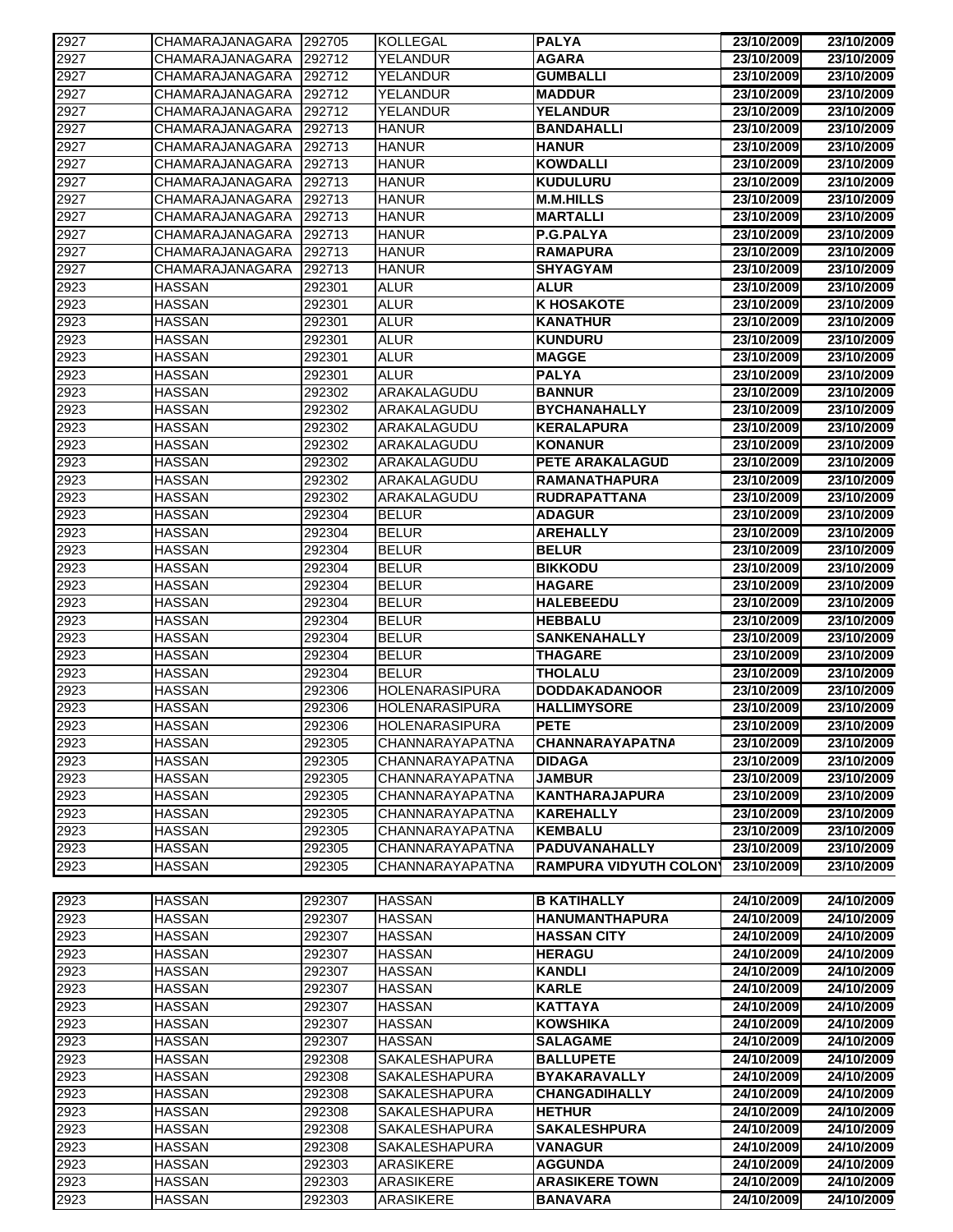| 2923 | <b>HASSAN</b>  | 292303 | <b>ARASIKERE</b>  | <b>BELAGUMBA</b>           | 24/10/2009 | 24/10/2009 |
|------|----------------|--------|-------------------|----------------------------|------------|------------|
| 2923 | <b>HASSAN</b>  | 292303 | <b>ARASIKERE</b>  | <b>CHAGACHAGERE</b>        | 24/10/2009 | 24/10/2009 |
| 2923 | <b>HASSAN</b>  | 292303 | <b>ARASIKERE</b>  | <b>CHINDENAHALLY GATE</b>  | 24/10/2009 | 24/10/2009 |
| 2923 | <b>HASSAN</b>  | 292303 | ARASIKERE         | <b>DODDAMETIKURKE</b>      | 24/10/2009 | 24/10/2009 |
| 2923 | <b>HASSAN</b>  | 292303 | <b>ARASIKERE</b>  | <b>GANDASI</b>             | 24/10/2009 | 24/10/2009 |
|      |                |        |                   |                            |            |            |
| 2923 | <b>HASSAN</b>  | 292303 | <b>ARASIKERE</b>  | <b>HARANA HALLY</b>        | 24/10/2009 | 24/10/2009 |
| 2923 | <b>HASSAN</b>  | 292303 | <b>ARASIKERE</b>  | <b>HIRIYURU</b>            | 24/10/2009 | 24/10/2009 |
| 2923 | <b>HASSAN</b>  | 292303 | <b>ARASIKERE</b>  | JAVAGAL                    | 24/10/2009 | 24/10/2009 |
| 2923 | <b>HASSAN</b>  | 292303 | <b>ARASIKERE</b>  | <b>JC PURA</b>             | 24/10/2009 | 24/10/2009 |
| 2923 | <b>HASSAN</b>  | 292303 | <b>ARASIKERE</b>  | <b>KANAKATTE</b>           | 24/10/2009 | 24/10/2009 |
| 2923 | <b>HASSAN</b>  | 292303 | <b>ARASIKERE</b>  | <b>KURUVANKA</b>           | 24/10/2009 | 24/10/2009 |
| 2923 | HASSAN         | 292303 | <b>ARASIKERE</b>  | UNDIGANALU                 | 24/10/2009 | 24/10/2009 |
|      |                |        |                   |                            |            |            |
|      |                |        |                   |                            |            |            |
| 2925 | <b>KODAGU</b>  | 292501 | <b>MADIKERI</b>   | <b>BAGAMANDALA</b>         | 26/10/2009 | 26/10/2009 |
| 2925 | <b>KODAGU</b>  | 292501 | <b>MADIKERI</b>   | <b>CHERAMBANE</b>          | 26/10/2009 | 26/10/2009 |
| 2925 | <b>KODAGU</b>  | 292501 | <b>MADIKERI</b>   | <b>CHETTALLI</b>           | 26/10/2009 | 26/10/2009 |
| 2925 | <b>KODAGU</b>  | 292501 | <b>MADIKERI</b>   | <b>CHYYANDANE</b>          | 26/10/2009 | 26/10/2009 |
| 2925 | <b>KODAGU</b>  | 292501 | <b>MADIKERI</b>   | <b>KADANGADALU</b>         | 26/10/2009 | 26/10/2009 |
| 2925 | <b>KODAGU</b>  | 292501 | <b>MADIKERI</b>   | <b>KAKABE</b>              | 26/10/2009 | 26/10/2009 |
|      | <b>KODAGU</b>  | 292501 | <b>MADIKERI</b>   | <b>MADIKERI</b>            | 26/10/2009 | 26/10/2009 |
| 2925 |                |        |                   |                            |            |            |
| 2925 | KODAGU         | 292501 | <b>MADIKERI</b>   | <b>MURNADU</b>             | 26/10/2009 | 26/10/2009 |
| 2925 | <b>KODAGU</b>  | 292501 | <b>MADIKERI</b>   | <b>NAPOKLU</b>             | 26/10/2009 | 26/10/2009 |
| 2925 | <b>KODAGU</b>  | 292501 | <b>MADIKERI</b>   | <b>PERAJE</b>              | 26/10/2009 | 26/10/2009 |
| 2925 | <b>KODAGU</b>  | 292501 | <b>MADIKERI</b>   | <b>SAMPAJE</b>             | 26/10/2009 | 26/10/2009 |
| 2925 | <b>KODAGU</b>  | 292502 | <b>SOMAVARPET</b> | <b>GOWDALI</b>             | 26/10/2009 | 26/10/2009 |
| 2925 | KODAGU         | 292502 | <b>SOMAVARPET</b> | <b>KAJURU</b>              | 26/10/2009 | 26/10/2009 |
| 2925 | KODAGU         | 292502 | SOMAVARPET        | <b>KODLIPET</b>            | 26/10/2009 | 26/10/2009 |
|      |                |        |                   |                            |            |            |
| 2925 | <b>KODAGU</b>  | 292502 | SOMAVARPET        | <b>KUDIGE</b>              | 26/10/2009 | 26/10/2009 |
| 2925 | KODAGU         | 292502 | SOMAVARPET        | <b>KUSHALNAGAR</b>         | 26/10/2009 | 26/10/2009 |
| 2925 | <b>KODAGU</b>  | 292502 | SOMAVARPET        | <b>MADAPUR</b>             | 26/10/2009 | 26/10/2009 |
| 2925 | KODAGU         | 292502 | <b>SOMAVARPET</b> | <b>NAJRAYAPATANA</b>       | 26/10/2009 | 26/10/2009 |
| 2925 | <b>KODAGU</b>  | 292502 | SOMAVARPET        | <b>SANTALLI</b>            | 26/10/2009 | 26/10/2009 |
| 2925 | <b>KODAGU</b>  | 292502 | SOMAVARPET        | <b>SANTALLI</b>            | 26/10/2009 | 26/10/2009 |
| 2925 | KODAGU         | 292502 | <b>SOMAVARPET</b> | <b>SHANIVARSANTHE</b>      | 26/10/2009 | 26/10/2009 |
| 2925 | KODAGU         | 292502 | <b>SOMAVARPET</b> | <b>SOMVARPET</b>           | 26/10/2009 | 26/10/2009 |
|      |                |        |                   |                            |            | 26/10/2009 |
| 2925 | <b>KODAGU</b>  | 292502 | SOMAVARPET        | <b>SUNTIKOPPA</b>          | 26/10/2009 |            |
| 2925 | <b>KODAGU</b>  | 292502 | SOMAVARPET        | <b>SUNTIKOPPA</b>          | 26/10/2009 | 26/10/2009 |
| 2925 | KODAGU         | 292503 | <b>VIRAJPET</b>   | <b>AMMATTI</b>             | 26/10/2009 | 26/10/2009 |
| 2925 | KODAGU         | 292503 | VIRAJPET          | <b>BALELE</b>              | 26/10/2009 | 26/10/2009 |
| 2925 | <b>KODAGU</b>  | 292503 | <b>VIRAJPET</b>   | <b>GONIKOPPAL</b>          | 26/10/2009 | 26/10/2009 |
| 2925 | <b>KODAGU</b>  | 292503 | <b>VIRAJPET</b>   | <b>KAKOTU PARAMBU</b>      | 26/10/2009 | 26/10/2009 |
| 2925 | <b>KODAGU</b>  | 292503 | <b>VIRAJPET</b>   | <b>KALTHODU</b>            | 26/10/2009 | 26/10/2009 |
| 2925 | <b>KODAGU</b>  | 292503 | <b>VIRAJPET</b>   | <b>KUTTA</b>               | 26/10/2009 | 26/10/2009 |
|      |                |        |                   |                            |            |            |
| 2925 | <b>KODAGU</b>  | 292503 | <b>VIRAJPET</b>   | <b>MAYAMUDI</b>            | 26/10/2009 | 26/10/2009 |
| 2925 | <b>KODAGU</b>  | 292503 | <b>VIRAJPET</b>   | <b>POLIBETTA</b>           | 26/10/2009 | 26/10/2009 |
| 2925 | KODAGU         | 292503 | <b>VIRAJPET</b>   | <b>T. SHETTIGERI</b>       | 26/10/2009 | 26/10/2009 |
| 2925 | KODAGU         | 292503 | <b>VIRAJPET</b>   | <b>VIRAJPET</b>            | 26/10/2009 | 26/10/2009 |
| 2915 | <b>SHIMOGA</b> | 291501 | <b>BHADRAVATI</b> | <b>ANAVERI</b>             | 26/10/2009 | 26/10/2009 |
| 2915 | <b>SHIMOGA</b> | 291501 | <b>BHADRAVATI</b> | <b>ARAHATOTALU</b>         | 26/10/2009 | 26/10/2009 |
| 2915 | <b>SHIMOGA</b> | 291501 | <b>BHADRAVATI</b> | <b>ARALIHALLI</b>          | 26/10/2009 | 26/10/2009 |
| 2915 | <b>SHIMOGA</b> | 291501 | <b>BHADRAVATI</b> | B.R.P                      | 26/10/2009 | 26/10/2009 |
|      |                |        |                   |                            |            |            |
| 2915 | <b>SHIMOGA</b> | 291501 | <b>BHADRAVATI</b> | <b>BARANDUR</b>            | 26/10/2009 | 26/10/2009 |
| 2915 | <b>SHIMOGA</b> | 291501 | <b>BHADRAVATI</b> | <b>BOMMANAKATTE TOWN-1</b> | 26/10/2009 | 26/10/2009 |
| 2915 | <b>SHIMOGA</b> | 291501 | <b>BHADRAVATI</b> | <b>HALENAGARA URDU-2</b>   | 26/10/2009 | 26/10/2009 |
| 2915 | <b>SHIMOGA</b> | 291501 | <b>BHADRAVATI</b> | <b>HIRIYURU</b>            | 26/10/2009 | 26/10/2009 |
| 2915 | <b>SHIMOGA</b> | 291501 | <b>BHADRAVATI</b> | <b>HOLEHONNUR</b>          | 26/10/2009 | 26/10/2009 |
| 2915 | <b>SHIMOGA</b> | 291501 | <b>BHADRAVATI</b> | <b>KALLIHAL</b>            | 26/10/2009 | 26/10/2009 |
| 2915 | <b>SHIMOGA</b> | 291501 | <b>BHADRAVATI</b> | OLD TOWN-2(BHUTANAGUD      | 26/10/2009 | 26/10/2009 |
| 2915 | <b>SHIMOGA</b> | 291502 | <b>HOSANAGAR</b>  | <b>KAMMACCHI</b>           | 26/10/2009 | 26/10/2009 |
|      |                |        |                   |                            |            |            |
| 2915 | <b>SHIMOGA</b> | 291502 | <b>HOSANAGAR</b>  | <b>MARUTHIPURA</b>         | 26/10/2009 | 26/10/2009 |
| 2915 | <b>SHIMOGA</b> | 291502 | <b>HOSANAGAR</b>  | <b>NAGARA</b>              | 26/10/2009 | 26/10/2009 |
| 2915 | <b>SHIMOGA</b> | 291502 | <b>HOSANAGAR</b>  | <b>YADUR</b>               | 26/10/2009 | 26/10/2009 |
|      |                |        |                   |                            |            |            |
| 2915 | <b>SHIMOGA</b> | 291503 | <b>SAGAR</b>      | <b>ANANDAPURAM</b>         | 27/10/2009 | 27/10/2009 |
| 2915 | <b>SHIMOGA</b> | 291503 | <b>SAGAR</b>      | <b>BELALAMAKKI</b>         | 27/10/2009 | 27/10/2009 |
| 2915 | <b>SHIMOGA</b> | 291503 | SAGAR             | <b>GENASINAKUNI</b>        | 27/10/2009 | 27/10/2009 |
| 2915 | <b>SHIMOGA</b> | 291503 | SAGAR             | <b>GOWTHAMAPURA</b>        | 27/10/2009 | 27/10/2009 |
|      |                |        |                   |                            |            |            |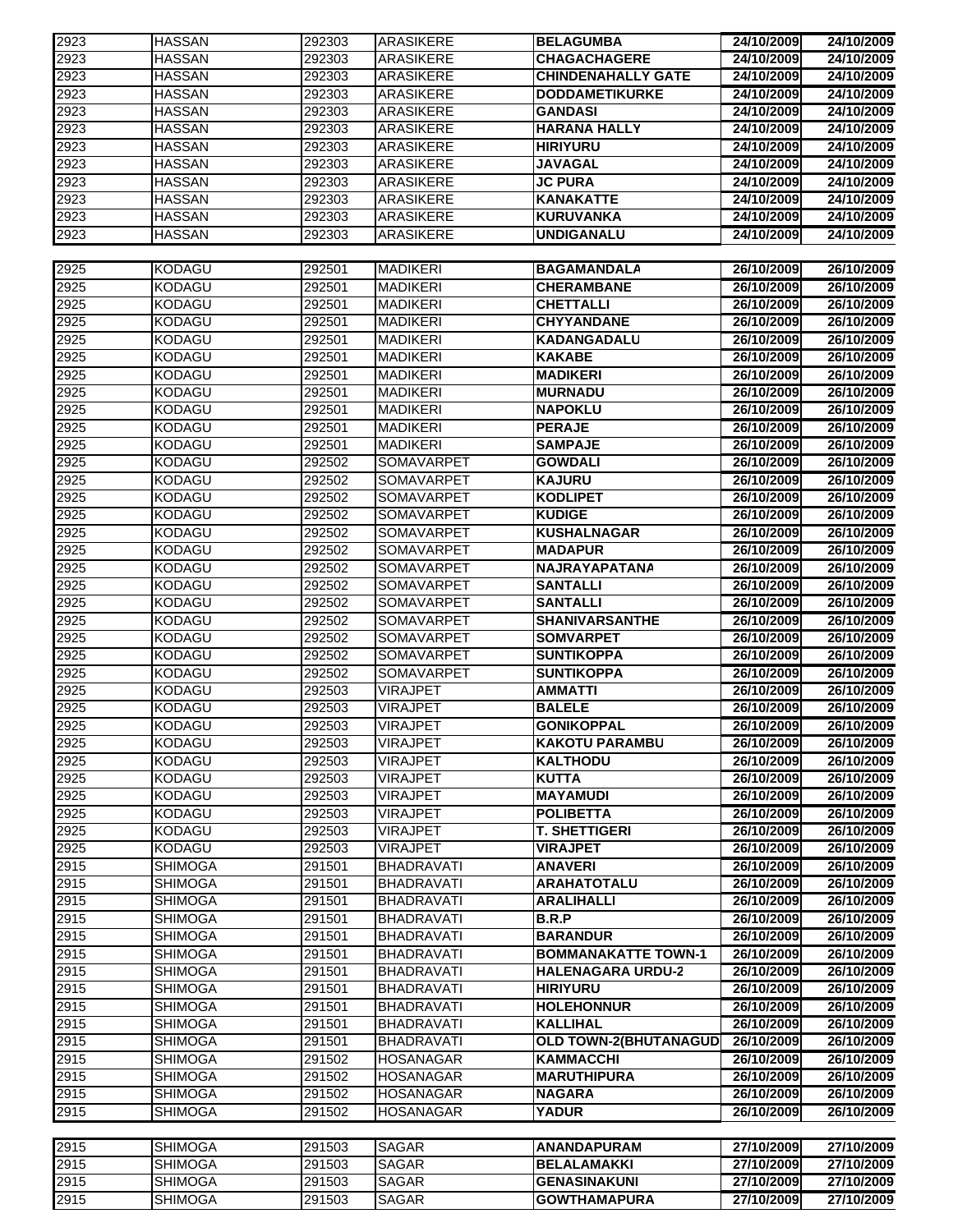| 2915         | <b>SHIMOGA</b>     | 291503 | <b>SAGAR</b>        | <b>KARAGAL</b>                                | 27/10/2009 | 27/10/2009 |
|--------------|--------------------|--------|---------------------|-----------------------------------------------|------------|------------|
| 2915         | <b>SHIMOGA</b>     | 291503 | <b>SAGAR</b>        | <b>KELADI</b>                                 | 27/10/2009 | 27/10/2009 |
| 2915         | <b>SHIMOGA</b>     | 291503 | <b>SAGAR</b>        | <b>SHIRAVANTHE</b>                            | 27/10/2009 | 27/10/2009 |
| 2915         | <b>SHIMOGA</b>     | 291503 | <b>SAGAR</b>        | <b>TALAGUPPA</b>                              | 27/10/2009 | 27/10/2009 |
| 2915         | <b>SHIMOGA</b>     | 291503 | <b>SAGAR</b>        | <b>URDU MAIN SAGAR</b>                        | 27/10/2009 | 27/10/2009 |
| 2915         | <b>SHIMOGA</b>     | 291503 | <b>SAGAR</b>        | <b>BEGUR</b>                                  | 27/10/2009 | 27/10/2009 |
|              |                    |        | <b>SAGAR</b>        | <b>BILIKI</b>                                 | 27/10/2009 | 27/10/2009 |
| 2915         | <b>SHIMOGA</b>     | 291503 |                     |                                               |            |            |
| 2915         | <b>SHIMOGA</b>     | 291503 | <b>SAGAR</b>        | <b>HIREJAMBUR</b>                             | 27/10/2009 | 27/10/2009 |
| 2915         | <b>SHIMOGA</b>     | 291503 | <b>SAGAR</b>        | <b>KASABA SHIKARIPURA</b>                     | 27/10/2009 | 27/10/2009 |
| 2915         | <b>SHIMOGA</b>     | 291503 | <b>SAGAR</b>        | <b>MARAVALLI</b>                              | 27/10/2009 | 27/10/2009 |
| 2915         | <b>SHIMOGA</b>     | 291503 | <b>SAGAR</b>        | <b>NELAVAGILU</b>                             | 27/10/2009 | 27/10/2009 |
| 2915         | <b>SHIMOGA</b>     | 291503 | <b>SAGAR</b>        | <b>SALUR</b>                                  | 27/10/2009 | 27/10/2009 |
| 2915         | <b>SHIMOGA</b>     | 291503 | <b>SAGAR</b>        | <b>SHIKARIPURA URDU-1</b>                     | 27/10/2009 | 27/10/2009 |
| 2915         | <b>SHIMOGA</b>     | 291503 | <b>SAGAR</b>        | <b>SHIRALAKOPPA</b>                           | 27/10/2009 | 27/10/2009 |
| 2915         | <b>SHIMOGA</b>     | 291503 | SAGAR               | <b>SUNNADAKOPPA</b>                           | 27/10/2009 | 27/10/2009 |
| 2915         | <b>SHIMOGA</b>     | 291503 | <b>SAGAR</b>        | <b>TOGARSI</b>                                | 27/10/2009 | 27/10/2009 |
| 2915         | <b>SHIMOGA</b>     | 291503 | <b>THIRTHAHALLI</b> | <b>AGUMBE</b>                                 | 27/10/2009 | 27/10/2009 |
| 2915         |                    |        |                     |                                               |            |            |
|              | <b>SHIMOGA</b>     | 291503 | <b>THIRTHAHALLI</b> | <b>CHIKKALUR</b>                              | 27/10/2009 | 27/10/2009 |
| 2915         | <b>SHIMOGA</b>     | 291503 | THIRTHAHALLI        | <b>KONANDUR</b>                               | 27/10/2009 | 27/10/2009 |
| 2915         | <b>SHIMOGA</b>     | 291503 | <b>THIRTHAHALLI</b> | <b>THIRTHAHALLI</b>                           | 27/10/2009 | 27/10/2009 |
| 2915         | <b>SHIMOGA</b>     | 291503 | <b>SORAB</b>        | <b>ANAVATTI</b>                               | 27/10/2009 | 27/10/2009 |
| 2915         | <b>SHIMOGA</b>     | 291503 | <b>SORAB</b>        | <b>CHANDRAGUTTI</b>                           | 27/10/2009 | 27/10/2009 |
| 2915         | <b>SHIMOGA</b>     | 291503 | <b>SORAB</b>        | <b>HIREKASAVI</b>                             | 27/10/2009 | 27/10/2009 |
| 2915         | <b>SHIMOGA</b>     | 291503 | <b>SORAB</b>        | <b>JADE</b>                                   | 27/10/2009 | 27/10/2009 |
| 2915         | <b>SHIMOGA</b>     | 291503 | <b>SORAB</b>        | <b>KUPPAGADDE</b>                             | 27/10/2009 | 27/10/2009 |
| 2915         | <b>SHIMOGA</b>     | 291503 | <b>SORAB</b>        | <b>MALLAPURA</b>                              | 27/10/2009 | 27/10/2009 |
| 2915         | <b>SHIMOGA</b>     | 291503 | <b>SORAB</b>        | <b>MAVALI</b>                                 | 27/10/2009 | 27/10/2009 |
| 2915         | <b>SHIMOGA</b>     | 291503 | <b>SORAB</b>        | P.W.D.COLONY                                  | 27/10/2009 | 27/10/2009 |
|              |                    |        |                     |                                               |            |            |
| 2915         | <b>SHIMOGA</b>     | 291503 | <b>SORAB</b>        | <b>SHAKUNAVALLI</b>                           | 27/10/2009 | 27/10/2009 |
| 2915         | <b>SHIMOGA</b>     | 291503 | <b>SORAB</b>        | <b>ULAVI</b>                                  | 27/10/2009 | 27/10/2009 |
| 2915         | <b>SHIMOGA</b>     | 291503 | <b>SORAB</b>        | <b>YENNEKOPPA</b>                             | 27/10/2009 | 27/10/2009 |
|              |                    |        |                     |                                               |            |            |
| 2915         | <b>SHIMOGA</b>     | 291505 | <b>SHIMOGA</b>      | <b>CHILAKADRIHALLI</b>                        | 28/10/2009 | 28/10/2009 |
| 2915         | <b>SHIMOGA</b>     | 291505 | <b>SHIMOGA</b>      | <b>GAJANUR</b>                                | 28/10/2009 | 28/10/2009 |
| 2915         | <b>SHIMOGA</b>     | 291505 | <b>SHIMOGA</b>      | <b>HARNAHALLI</b>                             | 28/10/2009 | 28/10/2009 |
| 2915         | <b>SHIMOGA</b>     | 291505 | <b>SHIMOGA</b>      | <b>HOLALUR</b>                                | 28/10/2009 | 28/10/2009 |
| 2915         | <b>SHIMOGA</b>     | 291505 | <b>SHIMOGA</b>      | HOLEBENAVALLI                                 | 28/10/2009 | 28/10/2009 |
| 2915         | <b>SHIMOGA</b>     | 291505 | <b>SHIMOGA</b>      | <b>K.R.PURAM</b>                              | 28/10/2009 | 28/10/2009 |
| 2915         | <b>SHIMOGA</b>     | 291505 | <b>SHIMOGA</b>      | <b>KASHIPURA</b>                              | 28/10/2009 | 28/10/2009 |
| 2915         | <b>SHIMOGA</b>     | 291505 | <b>SHIMOGA</b>      | <b>KOMMANAL</b>                               | 28/10/2009 | 28/10/2009 |
| 2915         | SHIMOGA            | 291505 | SHIMOGA             | <b>KUMSI</b>                                  | 28/10/2009 | 28/10/2009 |
| 2915         | <b>SHIMOGA</b>     | 291505 | SHIMOGA             | <b>LASHKAR MOHALLA URDU</b>                   | 28/10/2009 | 28/10/2009 |
| 2915         | <b>SHIMOGA</b>     | 291505 | <b>SHIMOGA</b>      | <b>MILLAGHATTA</b>                            | 28/10/2009 | 28/10/2009 |
| 2915         | <b>SHIMOGA</b>     | 291505 | <b>SHIMOGA</b>      | <b>N.T.ROAD URDU</b>                          | 28/10/2009 | 28/10/2009 |
| 2915         | <b>SHIMOGA</b>     | 291505 | <b>SHIMOGA</b>      | <b>NIDIGE</b>                                 | 28/10/2009 | 28/10/2009 |
| 2915         | <b>SHIMOGA</b>     | 291505 | <b>SHIMOGA</b>      | <b>RAVINDRA NAGARA</b>                        | 28/10/2009 | 28/10/2009 |
| 2913         | <b>CHITRADURGA</b> | 291302 | CHALLAKERE          | <b>B.N.PURA</b>                               | 28/10/2009 | 28/10/2009 |
| 2913         | <b>CHITRADURGA</b> | 291302 | CHALLAKERE          | <b>CHALLAKERE TOWN</b>                        | 28/10/2009 | 28/10/2009 |
| 2913         | <b>CHITRADURGA</b> | 291302 | <b>CHALLAKERE</b>   | <b>DEVAREDDIHALLI</b>                         | 28/10/2009 | 28/10/2009 |
| 2913         | <b>CHITRADURGA</b> | 291302 | <b>CHALLAKERE</b>   | <b>DODDERI</b>                                | 28/10/2009 | 28/10/2009 |
| 2913         | <b>CHITRADURGA</b> | 291302 | CHALLAKERE          | <b>GOPANAHALLI</b>                            | 28/10/2009 | 28/10/2009 |
| 2913         | <b>CHITRADURGA</b> | 291302 | CHALLAKERE          | <b>HIREHALLI</b>                              | 28/10/2009 | 28/10/2009 |
| 2913         | <b>CHITRADURGA</b> | 291302 | CHALLAKERE          | <b>JAJURU</b>                                 | 28/10/2009 | 28/10/2009 |
| 2913         | <b>CHITRADURGA</b> | 291302 | CHALLAKERE          | <b>MALLURAHALLI</b>                           | 28/10/2009 | 28/10/2009 |
|              |                    |        |                     |                                               |            |            |
| 2913<br>2913 | <b>CHITRADURGA</b> | 291302 | CHALLAKERE          | <b>NAYAKANAHATTI</b><br><b>PARASHURAMPURA</b> | 28/10/2009 | 28/10/2009 |
|              | <b>CHITRADURGA</b> | 291302 | CHALLAKERE          |                                               | 28/10/2009 | 28/10/2009 |
| 2913         | <b>CHITRADURGA</b> | 291302 | <b>CHALLAKERE</b>   | <b>RAMAJOGIHALLI</b>                          | 28/10/2009 | 28/10/2009 |
| 2913         | <b>CHITRADURGA</b> | 291302 | CHALLAKERE          | <b>RENUKAPURA</b>                             | 28/10/2009 | 28/10/2009 |
| 2913         | <b>CHITRADURGA</b> | 291302 | CHALLAKERE          | <b>SANIKERE</b>                               | 28/10/2009 | 28/10/2009 |
| 2913         | <b>CHITRADURGA</b> | 291302 | CHALLAKERE          | TALAKU                                        | 28/10/2009 | 28/10/2009 |
|              |                    |        |                     |                                               |            |            |
| 2913         | <b>CHITRADURGA</b> | 291301 | <b>CHITRADURGA</b>  | <b>BELAGATTA</b>                              | 29/10/2009 | 29/10/2009 |
| 2913         | <b>CHITRADURGA</b> | 291301 | <b>CHITRADURGA</b>  | <b>BHARAMASAGARA</b>                          | 29/10/2009 | 29/10/2009 |
| 2913         | <b>CHITRADURGA</b> | 291301 | <b>CHITRADURGA</b>  | <b>BHIMASAMUDRA</b>                           | 29/10/2009 | 29/10/2009 |
| 2913         | <b>CHITRADURGA</b> | 291301 | <b>CHITRADURGA</b>  | <b>CHIKKABENNUR</b>                           | 29/10/2009 | 29/10/2009 |
| 2913         | <b>CHITRADURGA</b> | 291301 | <b>CHITRADURGA</b>  | <b>CHIKKAGONDANAHALLI</b>                     | 29/10/2009 | 29/10/2009 |
| 2913         | <b>CHITRADURGA</b> | 291301 | <b>CHITRADURGA</b>  | <b>CHITRADURGA NORTH</b>                      | 29/10/2009 | 29/10/2009 |
| 2913         | <b>CHITRADURGA</b> | 291301 | <b>CHITRADURGA</b>  | <b>CHITRADURGA SOUTH</b>                      | 29/10/2009 | 29/10/2009 |
| 2913         | <b>CHITRADURGA</b> | 291301 | <b>CHITRADURGA</b>  | <b>CHITRADURGA URDU</b>                       | 29/10/2009 | 29/10/2009 |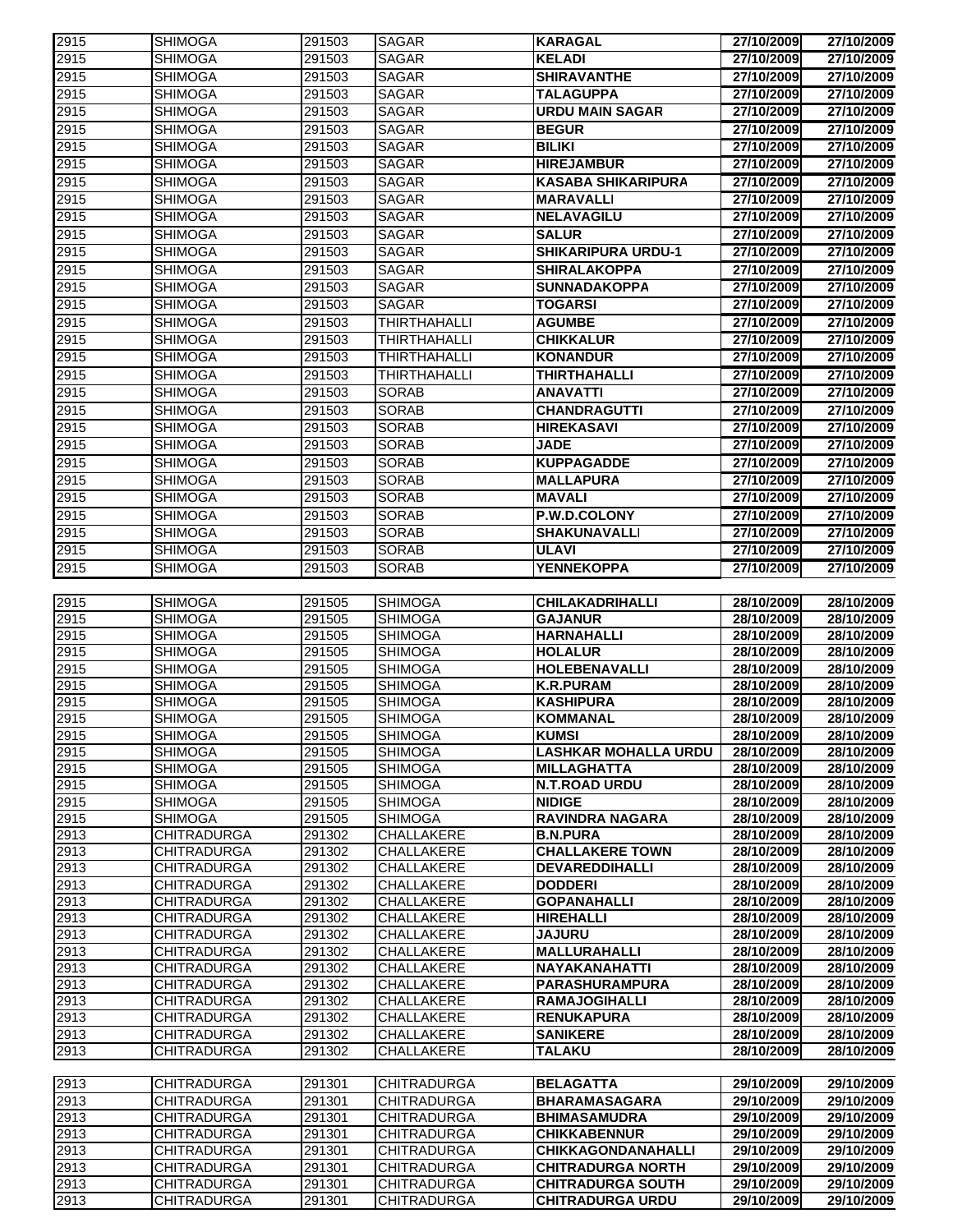| 2913         | <b>CHITRADURGA</b>                       | 291301           | <b>CHITRADURGA</b>                   | <b>D.S.HALLI</b>                         | 29/10/2009               | 29/10/2009               |
|--------------|------------------------------------------|------------------|--------------------------------------|------------------------------------------|--------------------------|--------------------------|
| 2913         | <b>CHITRADURGA</b>                       | 291301           | <b>CHITRADURGA</b>                   | <b>ESAMUDRA</b>                          | 29/10/2009               | 29/10/2009               |
| 2913         | <b>CHITRADURGA</b>                       | 291301           | <b>CHITRADURGA</b>                   | <b>GODABANAL</b>                         | 29/10/2009               | 29/10/2009               |
| 2913         | <b>CHITRADURGA</b>                       | 291301           | <b>CHITRADURGA</b>                   | <b>HIREGUNTANUR</b>                      | 29/10/2009               | 29/10/2009               |
| 2913         | <b>CHITRADURGA</b>                       | 291301           | <b>CHITRADURGA</b>                   | <b>JANAKONDA</b>                         | 29/10/2009               | 29/10/2009               |
| 2913         | <b>CHITRADURGA</b>                       | 291301           | <b>CHITRADURGA</b>                   | <b>M.K.HATTI</b>                         | 29/10/2009               | 29/10/2009               |
| 2913         | <b>CHITRADURGA</b>                       | 291301           | <b>CHITRADURGA</b>                   | <b>MADAKARIPURA</b>                      | 29/10/2009               | 29/10/2009               |
| 2913         | <b>CHITRADURGA</b>                       | 291301           | <b>CHITRADURGA</b>                   | <b>SIRIGERE</b>                          | 29/10/2009               | 29/10/2009               |
| 2913         | <b>CHITRADURGA</b>                       | 291301           | <b>CHITRADURGA</b>                   | <b>VIJAPURA</b>                          | 29/10/2009               | 29/10/2009               |
| 2913         | <b>CHITRADURGA</b>                       | 291303           | <b>HIRIYUR</b>                       | <b>ARANAKATTE</b>                        | 29/10/2009               | 29/10/2009               |
| 2913         | <b>CHITRADURGA</b>                       | 291303           | <b>HIRIYUR</b>                       | <b>DHARMAPURA</b>                        | 29/10/2009               | 29/10/2009               |
| 2913         | <b>CHITRADURGA</b>                       | 291303           | <b>HIRIYUR</b>                       | <b>ESHWARAGERE</b>                       | 29/10/2009               | 29/10/2009               |
| 2913         | <b>CHITRADURGA</b>                       | 291303           | <b>HIRIYUR</b>                       | <b>HARIYEBBE</b>                         | 29/10/2009               | 29/10/2009               |
| 2913         | <b>CHITRADURGA</b>                       | 291303           | <b>HIRIYUR</b>                       | <b>HIRIYUR</b>                           | 29/10/2009               | 29/10/2009               |
| 2913         | <b>CHITRADURGA</b>                       | 291303           | <b>HIRIYUR</b>                       | <b>IMANGALA</b>                          | 29/10/2009               | 29/10/2009               |
| 2913         | <b>CHITRADURGA</b>                       | 291303           | <b>HIRIYUR</b>                       | <b>J.G.HALLI</b>                         | 29/10/2009               | 29/10/2009               |
| 2913         | <b>CHITRADURGA</b>                       | 291303           | <b>HIRIYUR</b>                       | <b>MASKALMATTI</b>                       | 29/10/2009               | 29/10/2009               |
| 2913         | <b>CHITRADURGA</b>                       | 291303           | <b>HIRIYUR</b>                       | <b>METIKURKE</b>                         | 29/10/2009               | 29/10/2009               |
| 2913         | <b>CHITRADURGA</b>                       | 291303           | <b>HIRIYUR</b>                       | <b>V.V.PURA</b>                          | 29/10/2009               | 29/10/2009               |
| 2913         | <b>CHITRADURGA</b>                       | 291303           | <b>HIRIYUR</b>                       | YELLADAKERE                              | 29/10/2009               | 29/10/2009               |
| 2913         | <b>CHITRADURGA</b>                       | 291303           | <b>HIRIYUR</b>                       | <b>YERABAHALLI</b>                       | 29/10/2009               | 29/10/2009               |
| 2913         | <b>CHITRADURGA</b>                       | 291306           | <b>MOLAKALMUR</b>                    | <b>B.G.KERE</b>                          | 29/10/2009               | 29/10/2009               |
| 2913         | <b>CHITRADURGA</b>                       | 291306           | <b>MOLAKALMUR</b>                    | <b>HANAGAL</b>                           | 29/10/2009               | 29/10/2009               |
| 2913         | <b>CHITRADURGA</b>                       | 291306           | <b>MOLAKALMUR</b>                    | <b>KONASAGARA</b>                        | 29/10/2009               | 29/10/2009               |
| 2913         | <b>CHITRADURGA</b>                       | 291306           | <b>MOLAKALMUR</b>                    | <b>MOLAKALMUR</b>                        | 29/10/2009               | 29/10/2009               |
| 2913         | <b>CHITRADURGA</b>                       | 291306           | MOLAKALMUR                           | <b>RAMPURA</b>                           | 29/10/2009               | 29/10/2009               |
|              |                                          |                  |                                      |                                          |                          |                          |
| 2913<br>2913 | <b>CHITRADURGA</b><br><b>CHITRADURGA</b> | 291304<br>291304 | <b>HOLALKERE</b><br><b>HOLALKERE</b> | <b>B.DURGA</b><br><b>ECHAGATTA</b>       | 30/10/2009               | 30/10/2009<br>30/10/2009 |
|              | <b>CHITRADURGA</b>                       |                  | <b>HOLALKERE</b>                     | <b>GUNDERI</b>                           | 30/10/2009               |                          |
| 2913         |                                          | 291304           |                                      |                                          | 30/10/2009               | 30/10/2009               |
| 2913         | <b>CHITRADURGA</b>                       | 291304           | <b>HOLALKERE</b>                     | <b>H.D.PURA</b>                          | 30/10/2009               | 30/10/2009               |
| 2913         | <b>CHITRADURGA</b><br><b>CHITRADURGA</b> | 291304           | HOLALKERE                            | <b>HOLALKERE</b>                         | 30/10/2009               | 30/10/2009               |
| 2913<br>2913 | <b>CHITRADURGA</b>                       | 291304<br>291304 | <b>HOLALKERE</b>                     | <b>MALADIHALLI</b><br><b>MUTHUGADURU</b> | 30/10/2009               | 30/10/2009<br>30/10/2009 |
|              | <b>CHITRADURGA</b>                       | 291304           | <b>HOLALKERE</b><br><b>HOLALKERE</b> | <b>RAMAGIRI</b>                          | 30/10/2009               |                          |
| 2913<br>2913 | <b>CHITRADURGA</b>                       | 291304           | <b>HOLALKERE</b>                     | <b>TALIKATTE</b>                         | 30/10/2009<br>30/10/2009 | 30/10/2009<br>30/10/2009 |
| 2913         | <b>CHITRADURGA</b>                       | 291304           | <b>HOLALKERE</b>                     | <b>TALYA</b>                             | 30/10/2009               | 30/10/2009               |
| 2913         | <b>CHITRADURGA</b>                       | 291305           | <b>HOSADURGA</b>                     | <b>BAGUR</b>                             | 30/10/2009               | 30/10/2009               |
| 2913         | <b>CHITRADURGA</b>                       | 291305           | <b>HOSADURGA</b>                     | <b>BELAGURU</b>                          | 30/10/2009               | 30/10/2009               |
| 2913         | CHITRADURGA                              | 291305           | HOSADURGA                            | <b>DEVIGERE</b>                          | 30/10/2009               | 30/10/2009               |
| 2913         | <b>CHITRADURGA</b>                       | 291305           | <b>HOSADURGA</b>                     | <b>HOSDURGA RURAL</b>                    | 30/10/2009               | 30/10/2009               |
| 2913         | <b>CHITRADURGA</b>                       | 291305           | <b>HOSADURGA</b>                     | <b>HOSDURGA TOWN</b>                     | 30/10/2009               | 30/10/2009               |
| 2913         | <b>CHITRADURGA</b>                       | 291305           | <b>HOSADURGA</b>                     | <b>JANAKAL</b>                           | 30/10/2009               | 30/10/2009               |
| 2913         | <b>CHITRADURGA</b>                       | 291305           | <b>HOSADURGA</b>                     | <b>KALKERE</b>                           | 30/10/2009               | 30/10/2009               |
| 2913         | <b>CHITRADURGA</b>                       | 291305           | <b>HOSADURGA</b>                     | <b>KANCHIPURA</b>                        | 30/10/2009               | 30/10/2009               |
| 2913         | <b>CHITRADURGA</b>                       | 291305           | <b>HOSADURGA</b>                     | <b>M.G.DIBBA</b>                         | 30/10/2009               | 30/10/2009               |
| 2913         | <b>CHITRADURGA</b>                       | 291305           | <b>HOSADURGA</b>                     | <b>MADADAKERE</b>                        | 30/10/2009               | 30/10/2009               |
| 2913         | <b>CHITRADURGA</b>                       | 291305           | <b>HOSADURGA</b>                     | <b>MATTODU</b>                           | 30/10/2009               | 30/10/2009               |
| 2913         | <b>CHITRADURGA</b>                       | 291305           | <b>HOSADURGA</b>                     | <b>S.NERLAKERE</b>                       | 30/10/2009               | 30/10/2009               |
| 2913         | <b>CHITRADURGA</b>                       | 291305           | <b>HOSADURGA</b>                     | <b>SRIRAMPURA</b>                        | 30/10/2009               | 30/10/2009               |
| 2917         | CHIKKAMANGALORE                          | 291701           | <b>SRINGERI</b>                      | <b>SRINGERE PATTANA</b>                  | 30/10/2009               | 30/10/2009               |
| 2917         | <b>CHIKKAMANGALORE</b>                   | 291702           | <b>KOPPA</b>                         | <b>BALAGADY</b>                          | 30/10/2009               | 30/10/2009               |
| 2917         | <b>CHIKKAMANGALORE</b>                   | 291702           | <b>KOPPA</b>                         | <b>HARIHARAPURA</b>                      | 30/10/2009               | 30/10/2009               |
| 2917         | CHIKKAMANGALORE                          | 291702           | <b>KOPPA</b>                         | <b>JAYAPURA</b>                          | 30/10/2009               | 30/10/2009               |
| 2917         | CHIKKAMANGALORE                          | 291702           | <b>KOPPA</b>                         | <b>KAMMARADI</b>                         | 30/10/2009               | 30/10/2009               |
| 2917         | <b>CHIKKAMANGALORE</b>                   | 291702           | <b>KOPPA</b>                         | <b>KOPPA GRAMANTARA</b>                  | 30/10/2009               | 30/10/2009               |
| 2917         | CHIKKAMANGALORE                          | 291702           | <b>KOPPA</b>                         | <b>KOPPA PATTANA</b>                     | 30/10/2009               | 30/10/2009               |
| 2917         | CHIKKAMANGALORE                          | 291702           | <b>KOPPA</b>                         | <b>SHANTIGRAM</b>                        | 30/10/2009               | 30/10/2009               |
| 2917         | CHIKKAMANGALORE                          | 291703           | NARASIMHARAJAPURA BALEHONNUR         |                                          | 30/10/2009               | 30/10/2009               |
| 2917         | CHIKKAMANGALORE                          | 291703           | NARASIMHARAJAPURA N R PURA           |                                          | 30/10/2009               | 30/10/2009               |
|              |                                          |                  |                                      |                                          |                          |                          |
| 2917         | <b>CHIKKAMANGALORE</b>                   | 291704           | <b>TARIKERE</b>                      | <b>AJJAMPURA</b>                         | 31/10/2009               | 31/10/2009               |
| 2917         | <b>CHIKKAMANGALORE</b>                   | 291704           | <b>TARIKERE</b>                      | <b>BELENAHALLI</b>                       | 31/10/2009               | 31/10/2009               |
| 2917         | CHIKKAMANGALORE                          | 291704           | <b>TARIKERE</b>                      | <b>BUKKAMBUDI</b>                        | 31/10/2009               | 31/10/2009               |
| 2917         | <b>CHIKKAMANGALORE</b>                   | 291704           | <b>TARIKERE</b>                      | KALLENAHALLI                             | 31/10/2009               | 31/10/2009               |
| 2917         | <b>CHIKKAMANGALORE</b>                   | 291704           | <b>TARIKERE</b>                      | <b>KASABA</b>                            | 31/10/2009               | 31/10/2009               |
| 2917         | CHIKKAMANGALORE                          | 291704           | <b>TARIKERE</b>                      | <b>KUDLUR</b>                            | 31/10/2009               | 31/10/2009               |
| 2917         | CHIKKAMANGALORE                          | 291704           | <b>TARIKERE</b>                      | <b>LAKKAVALLI</b>                        | 31/10/2009               | 31/10/2009               |
| 2917         | CHIKKAMANGALORE                          | 291704           | <b>TARIKERE</b>                      | <b>MUDUGODU</b>                          | 31/10/2009               | 31/10/2009               |
| 2917         | CHIKKAMANGALORE                          | 291704           | <b>TARIKERE</b>                      | <b>NERALEKERE</b>                        | 31/10/2009               | 31/10/2009               |
|              |                                          |                  |                                      |                                          |                          |                          |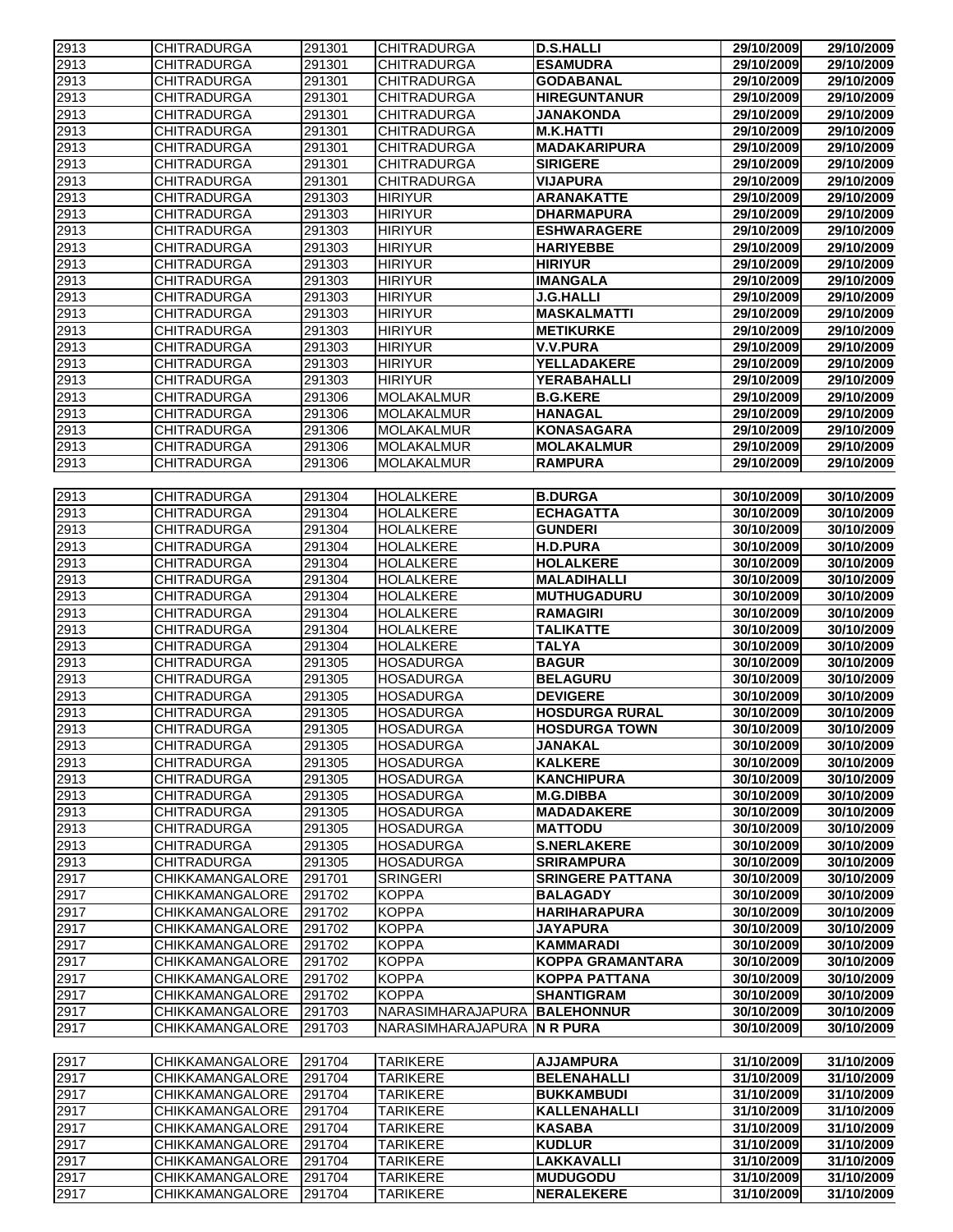| 2917 | <b>CHIKKAMANGALORE</b> | 291704 | <b>TARIKERE</b>    | <b>SHIVANI</b>              | 31/10/2009 | 31/10/2009 |
|------|------------------------|--------|--------------------|-----------------------------|------------|------------|
| 2917 | <b>CHIKKAMANGALORE</b> | 291705 | <b>KADUR</b>       | <b>ANEGERE</b>              | 31/10/2009 | 31/10/2009 |
| 2917 | <b>CHIKKAMANGALORE</b> | 291705 | <b>KADUR</b>       | <b>BILUVALA</b>             | 31/10/2009 | 31/10/2009 |
| 2917 | <b>CHIKKAMANGALORE</b> | 291705 | <b>KADUR</b>       | <b>BISALERE</b>             | 31/10/2009 | 31/10/2009 |
| 2917 | CHIKKAMANGALORE        | 291705 | <b>KADUR</b>       | <b>CHOWLAHIRIYAR</b>        | 31/10/2009 | 31/10/2009 |
| 2917 | CHIKKAMANGALORE        | 291705 | <b>KADUR</b>       | <b>HIRENELLUR</b>           | 31/10/2009 | 31/10/2009 |
| 2917 | CHIKKAMANGALORE        | 291705 | <b>KADUR</b>       | <b>HOCHIHALLI</b>           | 31/10/2009 | 31/10/2009 |
| 2917 | CHIKKAMANGALORE        | 291705 | <b>KADUR</b>       | <b>KADUR</b>                | 31/10/2009 | 31/10/2009 |
|      |                        |        | <b>KADUR</b>       | <b>MATTIGATTA</b>           |            |            |
| 2917 | CHIKKAMANGALORE        | 291705 |                    |                             | 31/10/2009 | 31/10/2009 |
| 2917 | CHIKKAMANGALORE        | 291705 | <b>KADUR</b>       | PANCHANAHALLI               | 31/10/2009 | 31/10/2009 |
| 2917 | CHIKKAMANGALORE        | 291705 | <b>KADUR</b>       | <b>SINGATAGERE</b>          | 31/10/2009 | 31/10/2009 |
| 2917 | <b>CHIKKAMANGALORE</b> | 291705 | <b>KADUR</b>       | Y MALLAPURA                 | 31/10/2009 | 31/10/2009 |
| 2917 | CHIKKAMANGALORE        | 291705 | <b>KADUR</b>       | YAGATI                      | 31/10/2009 | 31/10/2009 |
| 2917 | <b>CHIKKAMANGALORE</b> | 291706 | <b>CHIKMAGALUR</b> | <b>ALLAMPURA</b>            | 31/10/2009 | 31/10/2009 |
| 2917 | CHIKKAMANGALORE        | 291706 | CHIKMAGALUR        | <b>AMBLE</b>                | 31/10/2009 | 31/10/2009 |
| 2917 | CHIKKAMANGALORE        | 291706 | <b>CHIKMAGALUR</b> | <b>BELWADI</b>              | 31/10/2009 | 31/10/2009 |
| 2917 | <b>CHIKKAMANGALORE</b> | 291706 | <b>CHIKMAGALUR</b> | <b>CKM 01</b>               | 31/10/2009 | 31/10/2009 |
|      |                        |        |                    |                             |            |            |
| 2917 | <b>CHIKKAMANGALORE</b> | 291706 | <b>CHIKMAGALUR</b> | <b>CKM 02</b>               | 31/10/2009 | 31/10/2009 |
| 2917 | CHIKKAMANGALORE        | 291706 | <b>CHIKMAGALUR</b> | <b>HIREGOWJA</b>            | 31/10/2009 | 31/10/2009 |
| 2917 | <b>CHIKKAMANGALORE</b> | 291706 | <b>CHIKMAGALUR</b> | <b>KALASAPURA</b>           | 31/10/2009 | 31/10/2009 |
| 2917 | <b>CHIKKAMANGALORE</b> | 291706 | <b>CHIKMAGALUR</b> | <b>MACHEGONDANAHALLI</b>    | 31/10/2009 | 31/10/2009 |
| 2917 | <b>CHIKKAMANGALORE</b> | 291706 | <b>CHIKMAGALUR</b> | <b>MALLANDUR</b>            | 31/10/2009 | 31/10/2009 |
| 2917 | <b>CHIKKAMANGALORE</b> | 291706 | <b>CHIKMAGALUR</b> | <b>MARLE</b>                | 31/10/2009 | 31/10/2009 |
| 2917 | CHIKKAMANGALORE        | 291706 | <b>CHIKMAGALUR</b> | <b>MUGATHIHALLI</b>         | 31/10/2009 | 31/10/2009 |
| 2917 | CHIKKAMANGALORE        | 291706 | <b>CHIKMAGALUR</b> | <b>VASTHARE</b>             | 31/10/2009 | 31/10/2009 |
| 2917 | CHIKKAMANGALORE        | 291707 | <b>MOODIGERE</b>   | <b>BANKAL</b>               | 31/10/2009 | 31/10/2009 |
| 2917 | <b>CHIKKAMANGALORE</b> | 291707 | <b>MOODIGERE</b>   | <b>CHINNIGA</b>             | 31/10/2009 | 31/10/2009 |
|      |                        |        |                    |                             |            |            |
| 2917 | CHIKKAMANGALORE        | 291707 | <b>MOODIGERE</b>   | <b>HESGAL</b>               | 31/10/2009 | 31/10/2009 |
| 2917 | CHIKKAMANGALORE        | 291707 | <b>MOODIGERE</b>   | <b>HIREBYLU</b>             | 31/10/2009 | 31/10/2009 |
| 2917 | <b>CHIKKAMANGALORE</b> | 291707 | <b>MOODIGERE</b>   | <b>JAVALI</b>               | 31/10/2009 | 31/10/2009 |
| 2917 | CHIKKAMANGALORE        | 291707 | <b>MOODIGERE</b>   | <b>MOKONAHALLI</b>          | 31/10/2009 | 31/10/2009 |
| 2917 | CHIKKAMANGALORE        | 291707 | <b>MOODIGERE</b>   | <b>MUDIGERE</b>             | 31/10/2009 | 31/10/2009 |
|      |                        |        |                    |                             |            |            |
| 2917 | CHIKKAMANGALORE        | 291708 | <b>BIRURU</b>      | <b>BANUR</b>                | 02/11/2009 | 02/11/2009 |
| 2917 | CHIKKAMANGALORE        | 291708 | <b>BIRURU</b>      | <b>BIRUR TOWN</b>           | 02/11/2009 | 02/11/2009 |
| 2917 | CHIKKAMANGALORE        | 291708 | <b>BIRURU</b>      | <b>BIRUR TOWN</b>           | 02/11/2009 | 02/11/2009 |
|      |                        |        |                    |                             |            |            |
| 2917 | CHIKKAMANGALORE        | 291708 | <b>BIRURU</b>      | <b>DEVANUR</b>              | 02/11/2009 | 02/11/2009 |
| 2917 | CHIKKAMANGALORE        | 291708 | <b>BIRURU</b>      | <b>DODDAPATANAGERE</b>      | 02/11/2009 | 02/11/2009 |
| 2917 | <b>CHIKKAMANGALORE</b> | 291708 | <b>BIRURU</b>      | <b>K HOSAHALLI</b>          | 02/11/2009 | 02/11/2009 |
| 2917 | CHIKKAMANGALORE        | 291708 | <b>BIRURU</b>      | <b>NIDAGATTA</b>            | 02/11/2009 | 02/11/2009 |
| 2917 | <b>CHIKKAMANGALORE</b> | 291708 | <b>BIRURU</b>      | <b>SAKRAYAPATNA</b>         | 02/11/2009 | 02/11/2009 |
| 2917 | <b>CHIKKAMANGALORE</b> | 291708 | <b>BIRURU</b>      | <b>UDEVA</b>                | 02/11/2009 | 02/11/2009 |
| 2924 | DAKSHINA KANNADA       | 292401 | <b>BANTWAL</b>     | <b>BANTWAL</b>              | 02/11/2009 | 02/11/2009 |
| 2924 | DAKSHINA KANNADA       | 292401 | <b>BANTWAL</b>     | <b>BANTWAL MOODA</b>        | 02/11/2009 | 02/11/2009 |
| 2924 | DAKSHINA KANNADA       | 292401 | <b>BANTWAL</b>     | <b>CHENNAITHODY</b>         | 02/11/2009 | 02/11/2009 |
| 2924 | DAKSHINA KANNADA       | 292401 | <b>BANTWAL</b>     | HUHAKUVAKALLU               | 02/11/2009 | 02/11/2009 |
|      |                        |        |                    | <b>KALLADKA</b>             | 02/11/2009 |            |
| 2924 | DAKSHINA KANNADA       | 292401 | <b>BANTWAL</b>     |                             |            | 02/11/2009 |
| 2924 | DAKSHINA KANNADA       | 292401 | <b>BANTWAL</b>     | <b>KANYANA</b>              | 02/11/2009 | 02/11/2009 |
| 2924 | DAKSHINA KANNADA       | 292401 | <b>BANTWAL</b>     | <b>KEDILA</b>               | 02/11/2009 | 02/11/2009 |
| 2924 | DAKSHINA KANNADA       | 292401 | <b>BANTWAL</b>     | <b>MADHVA</b>               | 02/11/2009 | 02/11/2009 |
| 2924 | DAKSHINA KANNADA       | 292401 | <b>BANTWAL</b>     | <b>MANCHI</b>               | 02/11/2009 | 02/11/2009 |
| 2924 | DAKSHINA KANNADA       | 292401 | <b>BANTWAL</b>     | <b>MANI</b>                 | 02/11/2009 | 02/11/2009 |
| 2924 | DAKSHINA KANNADA       | 292401 | <b>BANTWAL</b>     | <b>RAYEE</b>                | 02/11/2009 | 02/11/2009 |
| 2924 | DAKSHINA KANNADA       | 292401 | <b>BANTWAL</b>     | <b>SAJIPAMOODA</b>          | 02/11/2009 | 02/11/2009 |
| 2924 | DAKSHINA KANNADA       | 292401 | <b>BANTWAL</b>     | <b>THUMBE</b>               | 02/11/2009 | 02/11/2009 |
| 2924 | DAKSHINA KANNADA       | 292401 | <b>BANTWAL</b>     | <b>UDAYAGIRI KUDDUPADAV</b> | 02/11/2009 | 02/11/2009 |
|      |                        |        |                    | ULI                         |            |            |
| 2924 | DAKSHINA KANNADA       | 292401 | <b>BANTWAL</b>     |                             | 02/11/2009 | 02/11/2009 |
| 2924 | DAKSHINA KANNADA       | 292401 | <b>BANTWAL</b>     | <b>VITTAL</b>               | 02/11/2009 | 02/11/2009 |
| 2924 | DAKSHINA KANNADA       | 292402 | <b>BELTHANGADY</b> | <b>ANDINJE</b>              | 02/11/2009 | 02/11/2009 |
| 2924 | DAKSHINA KANNADA       | 292402 | <b>BELTHANGADY</b> | <b>ANIYOOR KAKKINJE</b>     | 02/11/2009 | 02/11/2009 |
| 2924 | DAKSHINA KANNADA       | 292402 | <b>BELTHANGADY</b> | <b>BAJIRE</b>               | 02/11/2009 | 02/11/2009 |
| 2924 | DAKSHINA KANNADA       | 292402 | <b>BELTHANGADY</b> | <b>BANGADY</b>              | 02/11/2009 | 02/11/2009 |
| 2924 | DAKSHINA KANNADA       | 292402 | <b>BELTHANGADY</b> | <b>BELTHANGADY</b>          | 02/11/2009 | 02/11/2009 |
| 2924 | DAKSHINA KANNADA       | 292402 | <b>BELTHANGADY</b> | <b>GURUVAYANAKERE</b>       | 02/11/2009 | 02/11/2009 |
| 2924 | DAKSHINA KANNADA       | 292402 | <b>BELTHANGADY</b> | <b>HALEPETE UJIRE</b>       | 02/11/2009 | 02/11/2009 |
| 2924 | DAKSHINA KANNADA       | 292402 | <b>BELTHANGADY</b> | <b>KARAYA</b>               | 02/11/2009 | 02/11/2009 |
|      | DAKSHINA KANNADA       | 292402 | <b>BELTHANGADY</b> | <b>KOKKADA</b>              | 02/11/2009 | 02/11/2009 |
| 2924 |                        |        |                    |                             |            |            |
| 2924 | DAKSHINA KANNADA       | 292402 | <b>BELTHANGADY</b> | <b>KUPPETTI</b>             | 02/11/2009 | 02/11/2009 |
| 2924 | DAKSHINA KANNADA       | 292402 | <b>BELTHANGADY</b> | <b>NARAVI</b>               | 02/11/2009 | 02/11/2009 |
| 2924 | DAKSHINA KANNADA       | 292402 | <b>BELTHANGADY</b> | <b>NIDLE</b>                | 02/11/2009 | 02/11/2009 |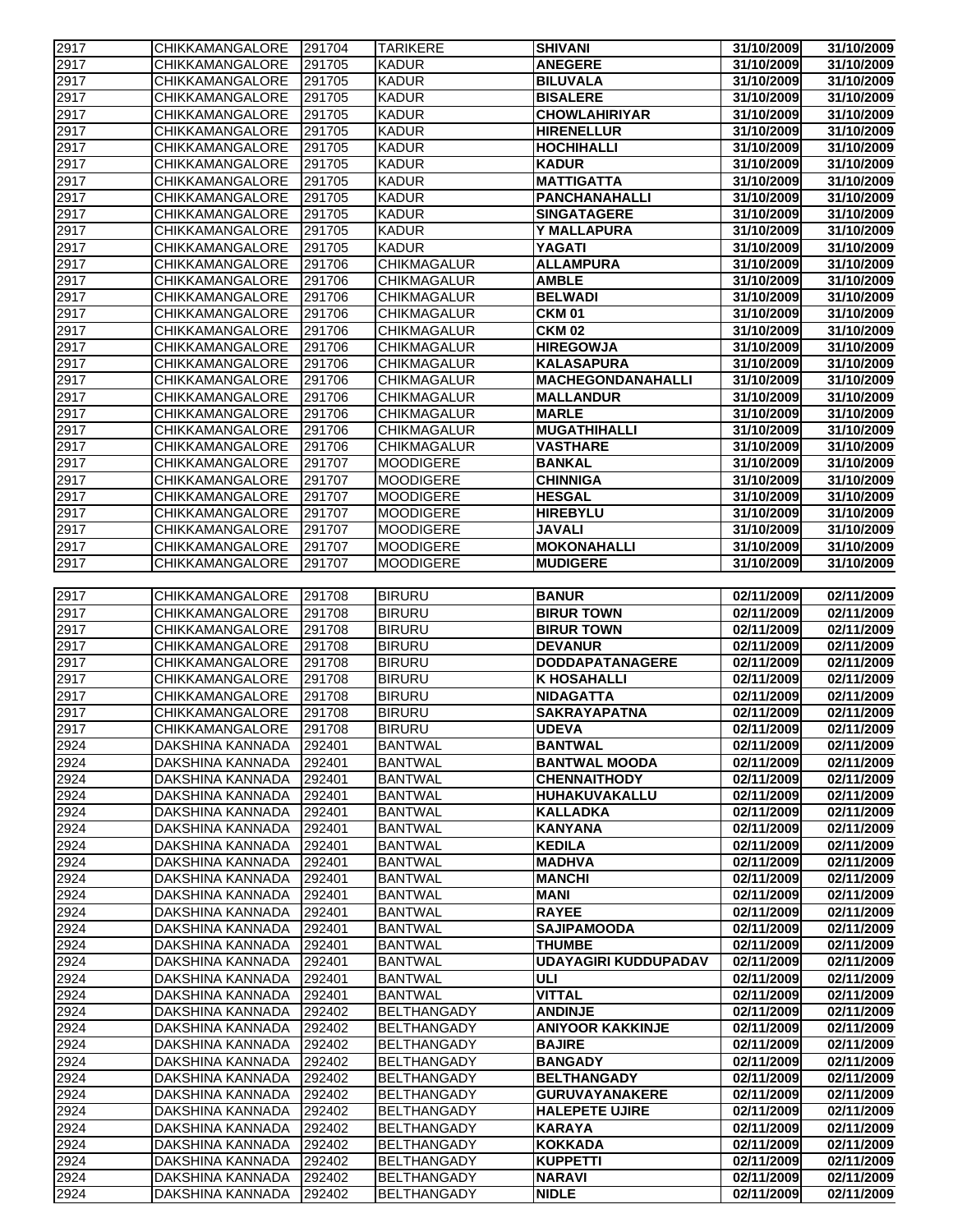| 2924 | DAKSHINA KANNADA | 292402 | <b>BELTHANGADY</b>     | <b>PUNJALAKATTE</b>    | 02/11/2009 | 02/11/2009 |
|------|------------------|--------|------------------------|------------------------|------------|------------|
| 2924 | DAKSHINA KANNADA | 292402 | <b>BELTHANGADY</b>     | <b>PUTHILA</b>         | 02/11/2009 | 02/11/2009 |
|      |                  |        |                        |                        |            |            |
|      |                  |        |                        |                        |            |            |
| 2924 | DAKSHINA KANNADA | 292403 | MANGALORE CITY         | <b>ATTAVARA</b>        | 03/11/2009 | 03/11/2009 |
| 2924 | DAKSHINA KANNADA | 292403 | MANGALORE CITY         | <b>BOKKAPATNA</b>      | 03/11/2009 | 03/11/2009 |
| 2924 | DAKSHINA KANNADA | 292403 | <b>MANGALORE CITY</b>  | <b>BOLARA</b>          | 03/11/2009 | 03/11/2009 |
| 2924 | DAKSHINA KANNADA | 292403 | MANGALORE CITY         | <b>GANDHINAGAR</b>     | 03/11/2009 | 03/11/2009 |
| 2924 | DAKSHINA KANNADA | 292403 | MANGALORE CITY         | <b>KADRI</b>           | 03/11/2009 | 03/11/2009 |
| 2924 | DAKSHINA KANNADA | 292403 | MANGALORE CITY         | <b>KAPIKAD</b>         | 03/11/2009 | 03/11/2009 |
| 2924 | DAKSHINA KANNADA | 292403 | MANGALORE CITY         | <b>KAVOOR</b>          | 03/11/2009 | 03/11/2009 |
| 2924 | DAKSHINA KANNADA | 292403 | <b>MANGALORE CITY</b>  | <b>PADAVU</b>          | 03/11/2009 | 03/11/2009 |
| 2924 | DAKSHINA KANNADA | 292404 | <b>PUTTUR</b>          | <b>ALANKARU</b>        | 03/11/2009 | 03/11/2009 |
| 2924 | DAKSHINA KANNADA | 292404 | <b>PUTTUR</b>          | <b>BANTRA</b>          | 03/11/2009 | 03/11/2009 |
|      |                  |        |                        |                        |            |            |
| 2924 | DAKSHINA KANNADA | 292404 | <b>PUTTUR</b>          | <b>BETTAMPADY</b>      | 03/11/2009 | 03/11/2009 |
| 2924 | DAKSHINA KANNADA | 292404 | <b>PUTTUR</b>          | <b>HARADY</b>          | 03/11/2009 | 03/11/2009 |
| 2924 | DAKSHINA KANNADA | 292404 | <b>PUTTUR</b>          | <b>KADABA</b>          | 03/11/2009 | 03/11/2009 |
| 2924 | DAKSHINA KANNADA | 292404 | <b>PUTTUR</b>          | <b>KAVU</b>            | 03/11/2009 | 03/11/2009 |
| 2924 | DAKSHINA KANNADA | 292404 | <b>PUTTUR</b>          | <b>KUMBRA</b>          | 03/11/2009 | 03/11/2009 |
| 2924 | DAKSHINA KANNADA | 292404 | <b>PUTTUR</b>          | <b>NARIMOGARU</b>      | 03/11/2009 | 03/11/2009 |
| 2924 | DAKSHINA KANNADA | 292404 | <b>PUTTUR</b>          | <b>NELYADY</b>         | 03/11/2009 | 03/11/2009 |
| 2924 | DAKSHINA KANNADA | 292404 | <b>PUTTUR</b>          | <b>PUTTUR</b>          | 03/11/2009 | 03/11/2009 |
| 2924 | DAKSHINA KANNADA | 292404 | <b>PUTTUR</b>          | <b>UPPINANGADY</b>     | 03/11/2009 | 03/11/2009 |
|      |                  |        |                        |                        |            |            |
|      |                  |        |                        |                        |            |            |
| 2924 | DAKSHINA KANNADA | 292405 | <b>SULLIA</b>          | <b>ARANTHODU</b>       | 04/11/2009 | 04/11/2009 |
| 2924 | DAKSHINA KANNADA | 292405 | <b>SULLIA</b>          | <b>BELLARE</b>         | 04/11/2009 | 04/11/2009 |
| 2924 | DAKSHINA KANNADA | 292405 | <b>SULLIA</b>          | <b>DEVACHALLA</b>      | 04/11/2009 | 04/11/2009 |
| 2924 | DAKSHINA KANNADA | 292405 | <b>SULLIA</b>          | <b>SUBRAHMANYA</b>     | 04/11/2009 | 04/11/2009 |
| 2924 | DAKSHINA KANNADA | 292405 | <b>SULLIA</b>          | <b>SULLIA</b>          | 04/11/2009 | 04/11/2009 |
| 2924 | DAKSHINA KANNADA | 292406 | <b>MANGALORE TALUK</b> | <b>ANGARAGUNDI</b>     | 04/11/2009 | 04/11/2009 |
| 2924 | DAKSHINA KANNADA | 292406 | MANGALORE TALUK        | <b>BADAGA YEKKAR</b>   | 04/11/2009 | 04/11/2009 |
| 2924 | DAKSHINA KANNADA | 292406 | MANGALORE TALUK        | <b>BADRIYA NAGARA</b>  | 04/11/2009 | 04/11/2009 |
| 2924 | DAKSHINA KANNADA | 292406 | <b>MANGALORE TALUK</b> | <b>BAJAL NANTHOOR</b>  |            | 04/11/2009 |
|      |                  |        |                        |                        | 04/11/2009 |            |
| 2924 | DAKSHINA KANNADA | 292406 | MANGALORE TALUK        | <b>DERALAKATTE</b>     | 04/11/2009 | 04/11/2009 |
| 2924 | DAKSHINA KANNADA | 292406 | MANGALORE TALUK        | <b>KANNORI</b>         | 04/11/2009 | 04/11/2009 |
| 2924 | DAKSHINA KANNADA | 292406 | MANGALORE TALUK        | <b>KATIPALLA</b>       | 04/11/2009 | 04/11/2009 |
| 2924 | DAKSHINA KANNADA | 292406 | <b>MANGALORE TALUK</b> | <b>KINNIKAMBLA</b>     | 04/11/2009 | 04/11/2009 |
| 2924 | DAKSHINA KANNADA | 292406 | MANGALORE TALUK        | <b>MULKI</b>           | 04/11/2009 | 04/11/2009 |
| 2924 | DAKSHINA KANNADA | 292406 | <b>MANGALORE TALUK</b> | <b>MUNNUR</b>          | 04/11/2009 | 04/11/2009 |
| 2924 | DAKSHINA KANNADA | 292406 | <b>MANGALORE TALUK</b> | <b>PADMANURU</b>       | 04/11/2009 | 04/11/2009 |
| 2924 | DAKSHINA KANNADA | 292406 | <b>MANGALORE TALUK</b> | <b>PADUPANAMBUR</b>    | 04/11/2009 | 04/11/2009 |
| 2924 | DAKSHINA KANNADA | 292406 | <b>MANGALORE TALUK</b> | <b>PERMANNUR</b>       | 04/11/2009 | 04/11/2009 |
| 2924 | DAKSHINA KANNADA | 292406 | <b>MANGALORE TALUK</b> | <b>PILARU</b>          | 04/11/2009 | 04/11/2009 |
|      |                  |        |                        |                        |            |            |
| 2924 | DAKSHINA KANNADA | 292406 | <b>MANGALORE TALUK</b> | <b>SURATHKAL</b>       | 04/11/2009 | 04/11/2009 |
| 2924 | DAKSHINA KANNADA | 292406 | MANGALORE TALUK        | <b>TALAPADI</b>        | 04/11/2009 | 04/11/2009 |
| 2924 | DAKSHINA KANNADA | 292406 | <b>MANGALORE TALUK</b> | <b>THIRUVAIL</b>       | 04/11/2009 | 04/11/2009 |
| 2924 | DAKSHINA KANNADA | 292406 | <b>MANGALORE TALUK</b> | <b>ULLAL</b>           | 04/11/2009 | 04/11/2009 |
|      |                  |        |                        |                        |            |            |
| 2924 | DAKSHINA KANNADA | 292407 | <b>MOODABIDRE</b>      | <b>BELUVAI</b>         | 05/11/2009 | 05/11/2009 |
| 2924 | DAKSHINA KANNADA | 292407 | <b>MOODABIDRE</b>      | <b>BORUGUDDE</b>       | 05/11/2009 | 05/11/2009 |
| 2924 | DAKSHINA KANNADA | 292407 | <b>MOODABIDRE</b>      | <b>HANDELU</b>         | 05/11/2009 | 05/11/2009 |
| 2924 | DAKSHINA KANNADA | 292407 | <b>MOODABIDRE</b>      | <b>IRUVAILU</b>        | 05/11/2009 | 05/11/2009 |
|      | DAKSHINA KANNADA | 292407 | <b>MOODABIDRE</b>      | <b>JYOTHI NAGAR</b>    | 05/11/2009 | 05/11/2009 |
| 2924 |                  |        |                        |                        |            |            |
| 2924 | DAKSHINA KANNADA | 292407 | <b>MOODABIDRE</b>      | <b>KALLAMUNDKUR</b>    | 05/11/2009 | 05/11/2009 |
| 2924 | DAKSHINA KANNADA | 292407 | <b>MOODABIDRE</b>      | <b>MOODABIDRE MAIN</b> | 05/11/2009 | 05/11/2009 |
| 2924 | DAKSHINA KANNADA | 292407 | <b>MOODABIDRE</b>      | <b>PADUKONAJE</b>      | 05/11/2009 | 05/11/2009 |
| 2916 | <b>UDUPI</b>     | 291601 | KARKALA                | <b>AJEKARU</b>         | 05/11/2009 | 05/11/2009 |
| 2916 | <b>UDUPI</b>     | 291601 | KARKALA                | <b>BAILURUMAIN</b>     | 05/11/2009 | 05/11/2009 |
| 2916 | <b>UDUPI</b>     | 291601 | KARKALA                | <b>BAJAGOLI</b>        | 05/11/2009 | 05/11/2009 |
| 2916 | <b>UDUPI</b>     | 291601 | KARKALA                | <b>HOSMARU</b>         | 05/11/2009 | 05/11/2009 |
| 2916 | <b>UDUPI</b>     | 291601 | KARKALA                | JAYANTHI NAGARA        | 05/11/2009 | 05/11/2009 |
| 2916 | <b>UDUPI</b>     | 291601 | KARKALA                | <b>KABETTU</b>         | 05/11/2009 | 05/11/2009 |
|      | <b>UDUPI</b>     | 291601 |                        |                        | 05/11/2009 | 05/11/2009 |
| 2916 |                  |        | KARKALA                | <b>MUDRADY</b>         |            |            |
| 2916 | <b>UDUPI</b>     | 291601 | <b>KARKALA</b>         | <b>MUNDKURU</b>        | 05/11/2009 | 05/11/2009 |
| 2916 | <b>UDUPI</b>     | 291601 | KARKALA                | <b>MUNIYALU</b>        | 05/11/2009 | 05/11/2009 |
| 2916 | <b>UDUPI</b>     | 291601 | KARKALA                | <b>NANDALIKE</b>       | 05/11/2009 | 05/11/2009 |
| 2916 | <b>UDUPI</b>     | 291601 | <b>KARKALA</b>         | <b>NITTE</b>           | 05/11/2009 | 05/11/2009 |
| 2916 | <b>UDUPI</b>     | 291601 | KARKALA                | <b>SANOORU-I</b>       | 05/11/2009 | 05/11/2009 |
| 2916 | <b>UDUPI</b>     | 291602 | <b>UDUPI</b>           | <b>ACHCHADA</b>        | 05/11/2009 | 05/11/2009 |
| 2916 | <b>UDUPI</b>     | 291602 | <b>UDUPI</b>           | <b>ADVE</b>            | 05/11/2009 | 05/11/2009 |
| 2916 | <b>UDUPI</b>     | 291602 | <b>UDUPI</b>           | AJJARAKADU             | 05/11/2009 | 05/11/2009 |
| 2916 | <b>UDUPI</b>     | 291602 | <b>UDUPI</b>           | <b>ATHRADY</b>         | 05/11/2009 | 05/11/2009 |
|      |                  |        |                        |                        |            |            |